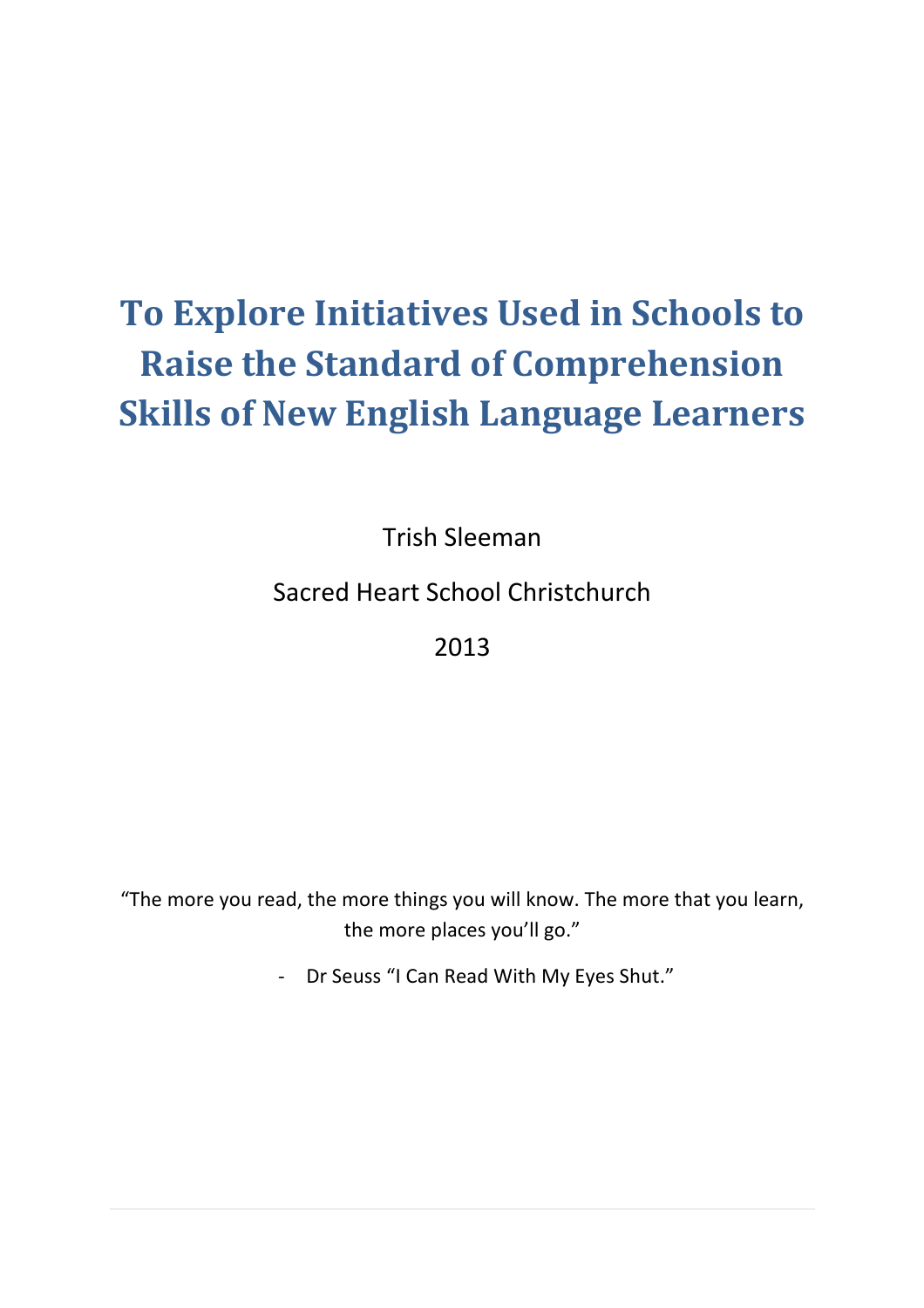# **Table of Contents**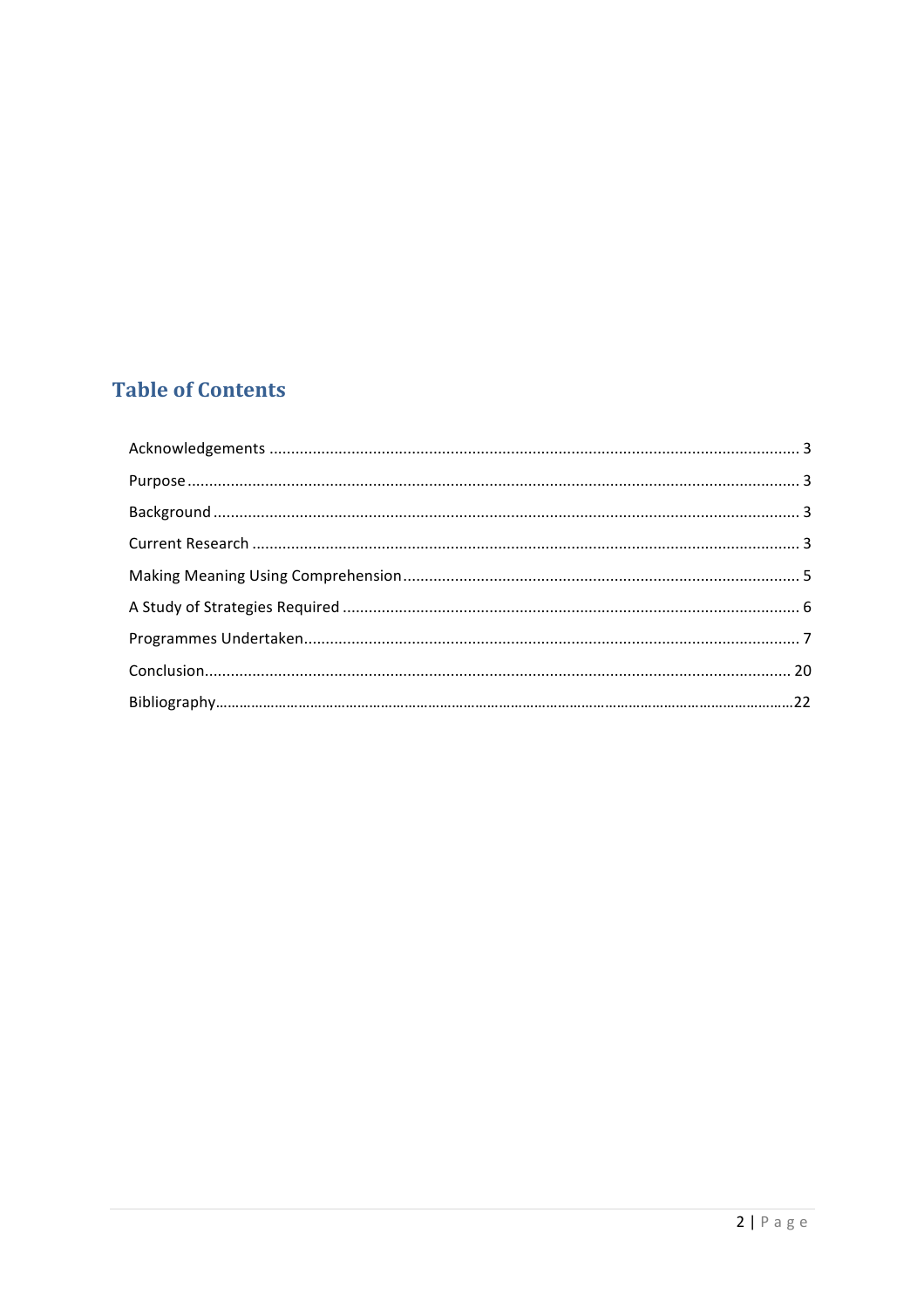## **Acknowledgements**

I wish to thank the Board of Trustees of Sacred Heart School for their support, Mrs Maureen Moore who was Acting Principal during my sabbatical. I wish to acknowledge my staff who have taught and assessed pupil progress using the reading programmes. I also wish to thank the Ministry of Education for providing me with this sabbatical. Thanks also to the organisers of the International Reading Comprehension2012 held at the UC University of Canterbury for providing the opportunity to hear presentations from many renowned World experts on the teaching of Reading Comprehension.

#### **Purpose**

The purpose of this study is to investigate ways of teaching Reading Comprehension Strategies to New English Language Learners.

#### **Background**

Over a period of seven years the dynamics of students within our school changed rapidly with over 160 new English Language Learners enrolling. For many of these students they had come from an environment where lessons were taken in English. However, beyond the classroom English was rarely spoken.

By the end of 2008 we had 78 new English language learners, the majority were able to decode at their chronological age and beyond. Difficulties arose with the discrepancy between their ability to decode text and a lack of understanding of the text content. As a staff we researched programmes that we felt would assist our students to develop comprehension strategies.

In this study I will share two methods we use to teach reading comprehension strategies that have proven to be very successful.

#### **Current!Research**

Research was carried out to establish the steps needed to assist students and teachers to fully understand steps that needed to be taught to develop sound comprehension skills for all students.

#### **A Definition of Reading Comprehension:**

Dr Kate Cain of Lancaster University UK presented her research at the International Reading Comprehension Symposium held at the University of Canterbury in 2012. She defined reading comprehension as: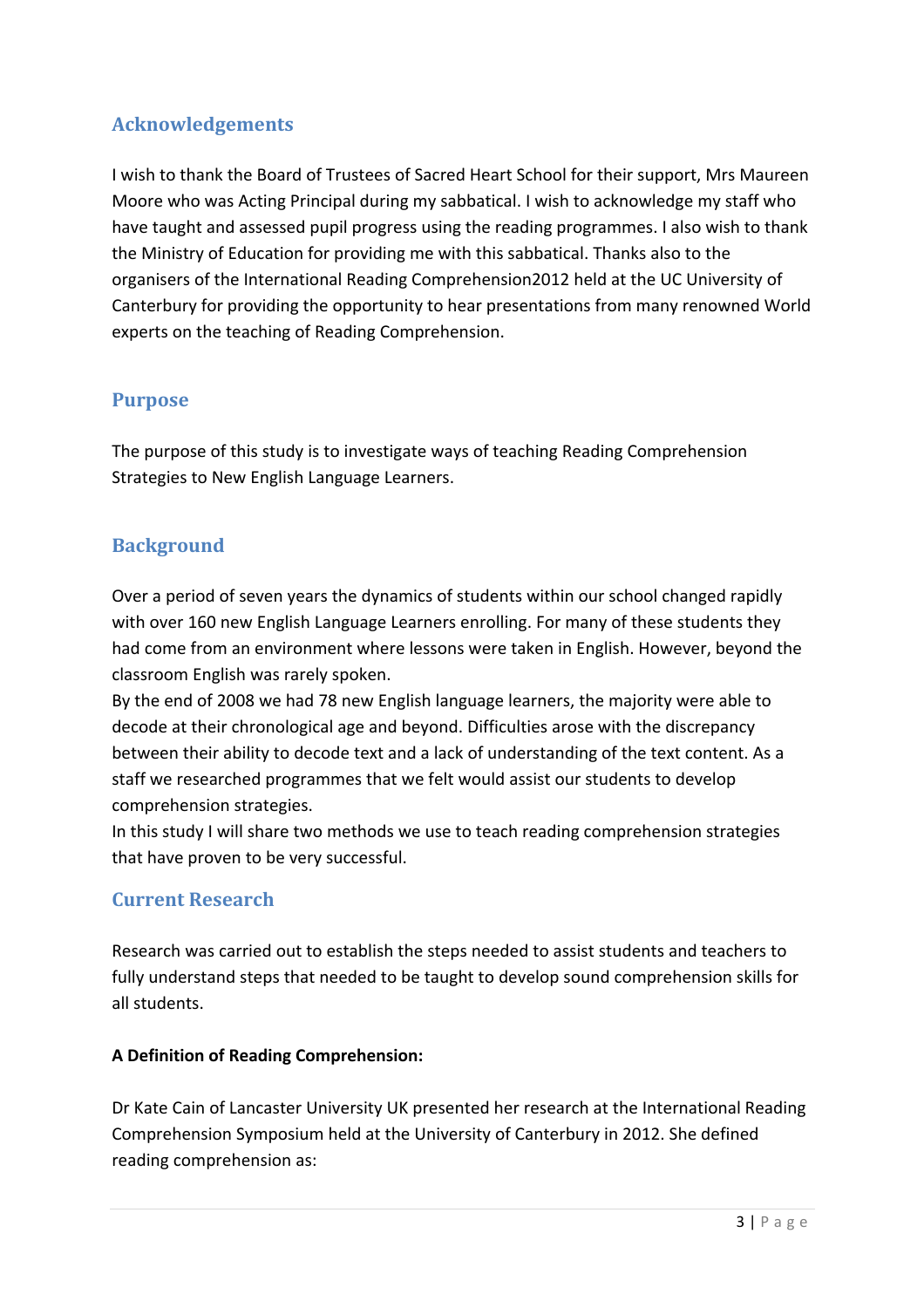- An integrative process: information from different sentences is combined
- A constructive process: explicit information in a sentence or sentences is supplemented by world knowledge stored in long-term memory.
- Is dependent on context: interpretation (of words, phrases and actions) does not occur in isolation

Dr Cain reinforced the belief that word reading is not enough for good understanding. She stated, "Comprehension is supported by a range of language and cognitive skills and knowledge bases, including vocabulary, general knowledge, and working memory, and several higher-level language skills that support the construction of the representation of a text's meaning, namely integration and inference, knowledge and use of reading strategies, and narrative skills."

"Learning to read is not an end in itself. It is a skill that opens doors and provides opportunities throughout one's lifetime. Successful comprehension of written text enables the reader to acquire and apply new knowledge, to experience other (fictional) worlds, to communicate successfully, and to attain academic success".

Reading is a complex activity (Huey 1968) stated. "To completely analyse what we do when we read would almost be the acme of the psychologist's achievements, for it would be to describe very many of the most intricate workings of the human mind".

Dr Cain's research showed that about 10% of young readers acquire age appropriate word reading skills but do not develop commensurate reading comprehension ability. Studies show that children with poor reading comprehension have difficulties with the skills needed to construct the meaning based representation of a text. Interestingly these difficulties do not relate only to visually presented text, they are linked to listening comprehension problems. Published studies show that instruction in text processing skills will alleviate poor comprehenders' difficulties.

Dr Cain's research shows that the foundation skills for word reading begin prior to the teaching of reading. Similarly reading comprehension draws on skills and knowledge that develop prior to learning to read. Pre-schoolers understand spoken and television stories. Children under 3 are able to follow a series of events in a favourite story book and know if these are changed. Through stories and making sense of every day events an understanding of narrative develops.

(This is a reason why we encourage our families to read and tell stories to their children in both their first language and where possible in English by doing this they sow the seeds of future comprehension skills).

In summarising Dr Cain explained that successful comprehenders must engage in meaning making processes in addition to word identification and sentence processing. Students must make links between the meanings of different sentences and fill in the missing details, often by making inferences. Skilled comprehenders monitor as they go, asking themselves if the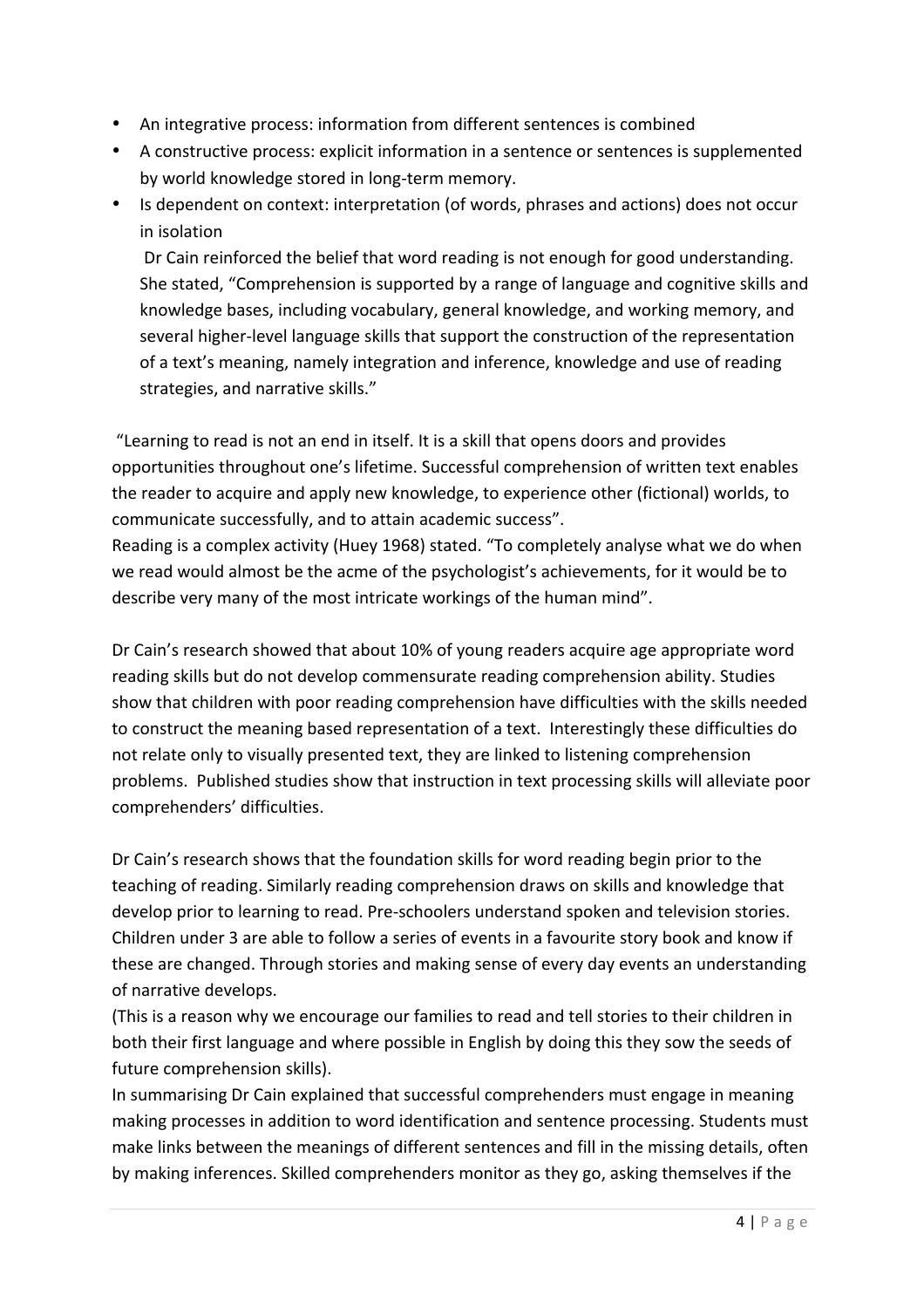text makes sense. They use the knowledge of text structure to guide the construction of the representation of the text's meaning.

#### **Professor John Everatt (University of Canterbury)**

Professor John Everatt also presented his research at the International Reading Comprehension Symposium. This presentation was based on reading deficits for bilingual learners. The main discussion was on dyslexia and the reading at word level. Dyslexia it was explained is when accurate and fluent word reading and/ or spelling develops very incompletely or with great difficulty. The most likely cause is a phonological processing deficit which are seen as leading to problems in basic word level literacy acquisition via poor letter-sound decoding.

If you are a slow decoder or inaccurate this will affect your understanding of the text. Reading comprehension involves:

- Word recognition
- Reading comprehension
- Linguistic comprehension (being able to understand verbal language).

For dyslexic adults if given longer they will score the same as non-dyslexics in comprehension. If asked for fine detail they will score well below, however if asked for the general gist they will score the same as non-dyslexics.

### **Making Meaning Using Comprehension**

To fully understand text our students needed strategies that went well beyond the understanding of the vocabulary. They needed to be able to draw on their own knowledge, experiences and to develop inference skills e.g.

"Sue was riding her scooter to school.

She tripped and hit a sharp rock.

Her mother took her to the hospital."

To fully understand this text the reader must understand the meaning of the individual words and combine them into sentences. A skilled reader, intending to gain meaning will go beyond the surface level of what is written. They construct the text's meaning by relating the sentences. They see the link between the sentences with the pronoun "she" referring back to Sue in the first sentence. An inference must be gathered that Sue injured herself and as a result was taken to hospital. If the second sentence had read:

She was gasping for air.

The reader might infer that Sue was experiencing an asthma attack and required medical help.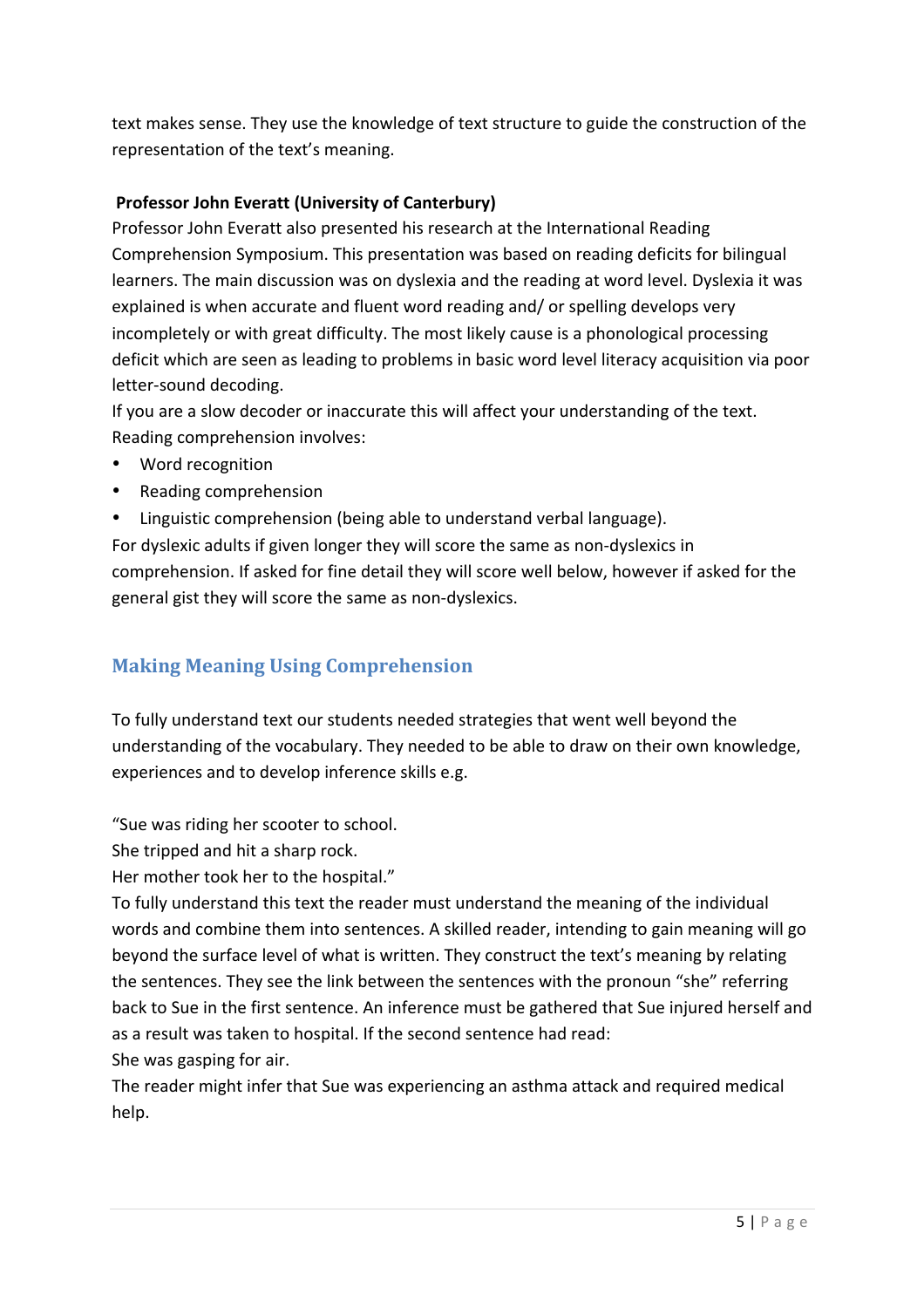For New English Language learners traditions and cultural differences may also provide comprehension difficulties.eg

John was eating an apple and his tooth fell out.

He put it under his pillow.

In the night the fairies came.

To a New Zealand born student they would fully understand that it was the tooth put under the pillow and not the apple. They would also have an awareness that the fairies would remove the tooth and leave a coin for the child. If however you lose a tooth in the Philippines a child may throw their tooth over the roof in the hope that a mouse would bring a sharper and stronger permanent tooth, as strong and sharp as the teeth of a mouse.

## **A!Study!of!Strategies!Required**

"Comprehension strategies are specific, learned procedures that foster active, competent, self-regulated, and intentional reading." – Trabasso and Bouchard, 2002.

• Making Connections:

Here the teacher may model examples and prompt the students to make links from their own experiences. From here they may be encouraged to predict, and build their own understanding as they read.

- Forming and testing hypothesis about texts: This will be initiated prior to reading the text. It may include discussion around the title, the cover, opening section and illustrations. The development of strong oral language is an off shoot of this.
- Questioning:

This will help the reader to have a purpose in reading. By asking questions the reader is able to pick up ideas within the text and to gain focus or purpose in reading.

- Visualising or gaining a mental image: Research has shown that creating an image in the memory will help the reader to use the information at a later time.
- Inferring:

This is where the reader is taught to "read between the lines" to make predictions, be prepared to review these, to understand underlying themes, to make critical judgements and to formulate their own final opinions.

- Seeking clarification or purpose for the text: To identify the ideas behind the text, what the author is setting out to tell us, why the author wrote this text.
- Identifying and summarising main ideas: This involves finding the main ideas in the text, taking the information and summarising it into their own words.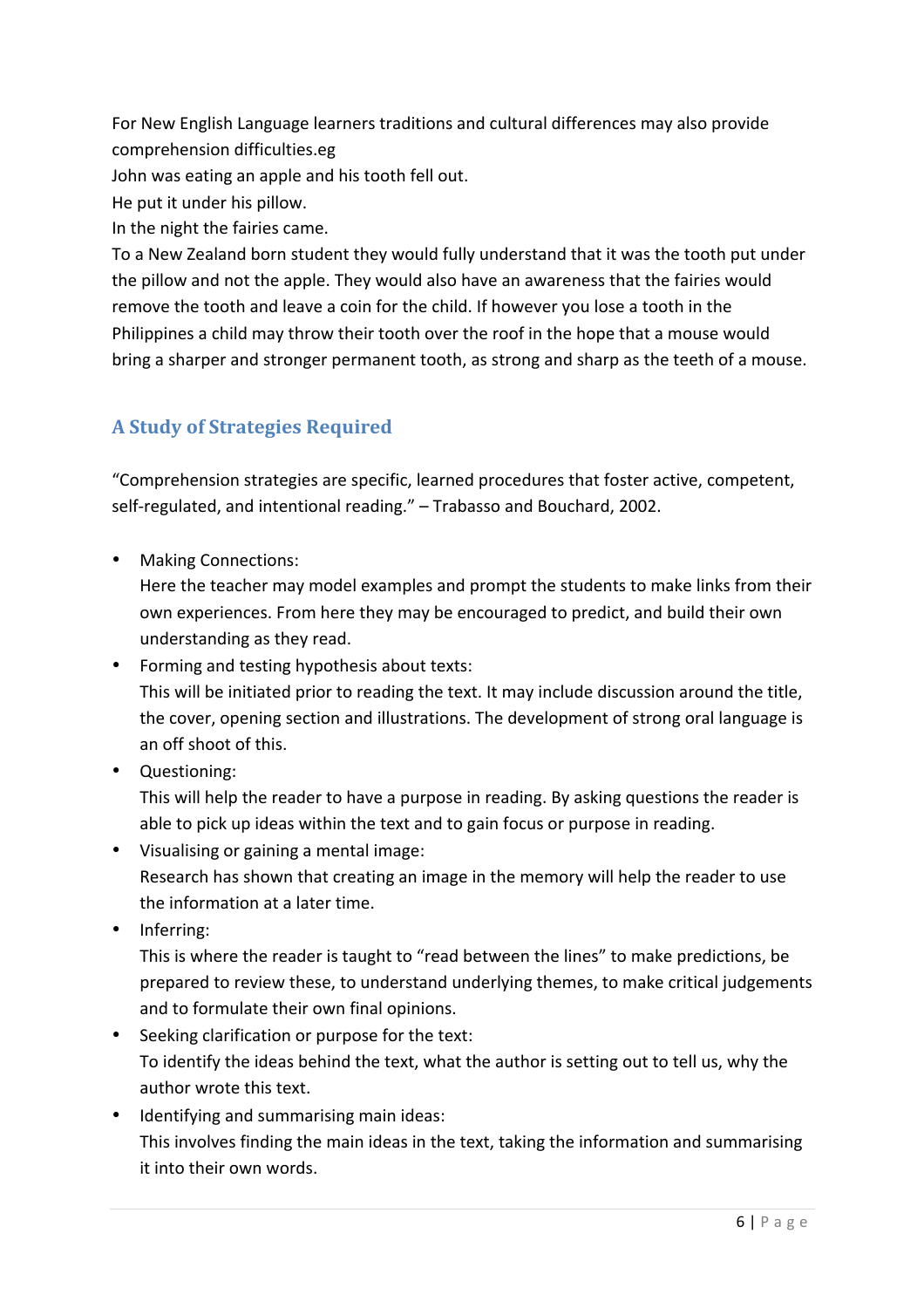• Analysing and synthesising:

This relates directly to the students prior experiences. It is a time when the reader takes apart the text, thinks about it based upon their own experiences re configures it and makes it their own.

• Evaluating ideas and making it the readers: To reach this stage a student needs to make generalisations from a text they fully understand. From here they may change their thoughts on an issue, may follow it up to further investigate an issue and make a balanced decision on the content of the text.

# **Programmes!Undertaken**

#### **Programme 1: Comprehension Strategy Instruction (CSI)**

With our rapidly growing number of New English Language Learners we had studied the above strategies and were in search of a strong programme that would reinforce these learning steps school wide, with the strategies taught in a way that all students would benefit from. Once taught and used daily our wish was that these skills would become a natural part of reading in all curriculum areas.

In 2009 we became a trial school for the CSI programme written by Hilton Ayrey and Brian Parker. The programme had been used successfully in an overseas school where English was a Second Language. The CSI programme has a strong research base in that it is grounded in the research of Michael Pressley, Gerald Duffy, and Tom Nicholson. These literacy experts have been working in the field of comprehension strategies for over twenty years.

**Michael Pressley** is the author of many publications including "Reading Instruction that Works: The Case for Balanced Teaching" This was reviewed in 2005 By J.K. Wagner of Education!Oasis.

Pressley made several pertinent points to assist teachers,

- Reading is an extremely active process
- The point of reading is not to simply read the words but rather to construct meaning
- Students can and should be taught comprehension strategies beginning in the primary years
- Effective reading instruction includes skills instruction, immersion in a rich literacy environment, and the explicit teaching of comprehension strategies.

An analysis made by Michael Pressley and Peter Afflerbach in 1995 resulted in a summary of what good readers do.

• Overview the text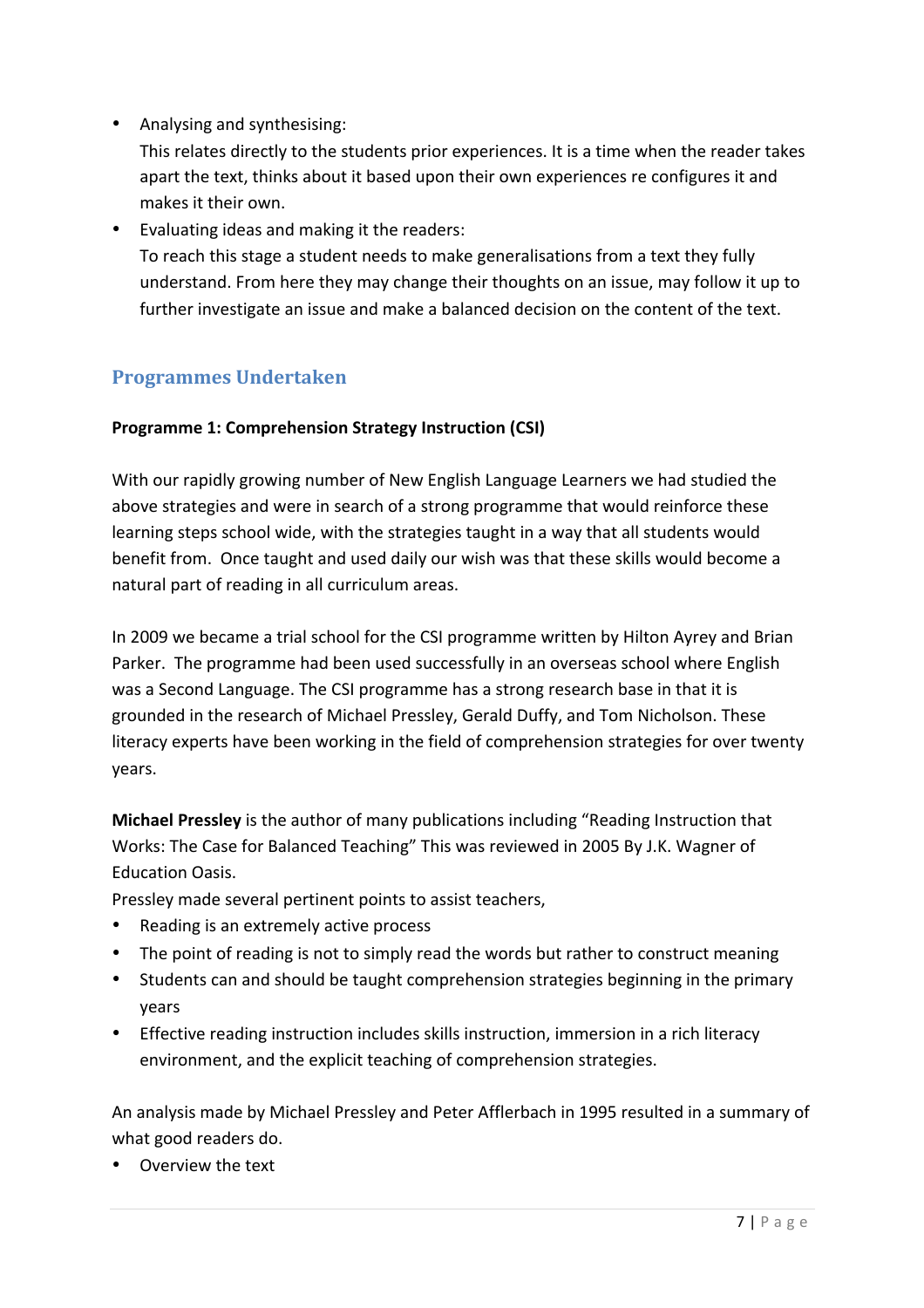- Are "clear about what they want to get from it"
- Make a reading plan
- Decide what part of the text should be read first; which parts should be read with care
- Relate their prior knowledge to what they are reading
- Vary their speed
- Stop to reread when necessary
- Draw conclusions while reading (these might change as they read further)
- "Integrate ideas encountered in different parts of the text"
- Look for cause and effect connections
- Make many interpretations as they read
- Form mental images
- Use fix-up strategies when understanding text breakdown
- Create summary comments
- Reflect on the text.

**Gerald Duffy** "Explaining Reading: A Resource for Teaching Concepts, Skills, and Strategies" Duffy points to the need for teachers to place students in a supportive, literate environment that promotes a love of learning. Students, he says, will be inspired to read when they become aware that reading enhances their own interests. They will realize that is useful and be less likely to give up when faced with difficulties.

A decision was made to introduce the programme to all students from years 3 and 4 as we were aware it would benefit all students in learning how to source information.

The programme writers researched how the construction of meaning (comprehension) takes place and uncovered the following:

- It is a very complex process
- There are a number of interdependent strategies used
- These strategies are employed at an automated level in a split second

The CSI programme recognises that quality comprehension is gained by slowing down the reading process, insisting on careful clarification of meaning, attention to how the text is structured, and provides for the explicit, direct instruction of strategies to solve problems.

The programme was introduced to our teachers via video tutorials. These tutorials were clear and easy to follow. Another advantage of the video tutorials was that they could be studied as a group and discussed and referred to during the contract.

A very positive aspect of the programme is that the strategies may be used with the school's existing reading resources including journals. Over time we have also built a collection of the "Handy Resources" including titles such as "Mammals" and "Reptiles". These are very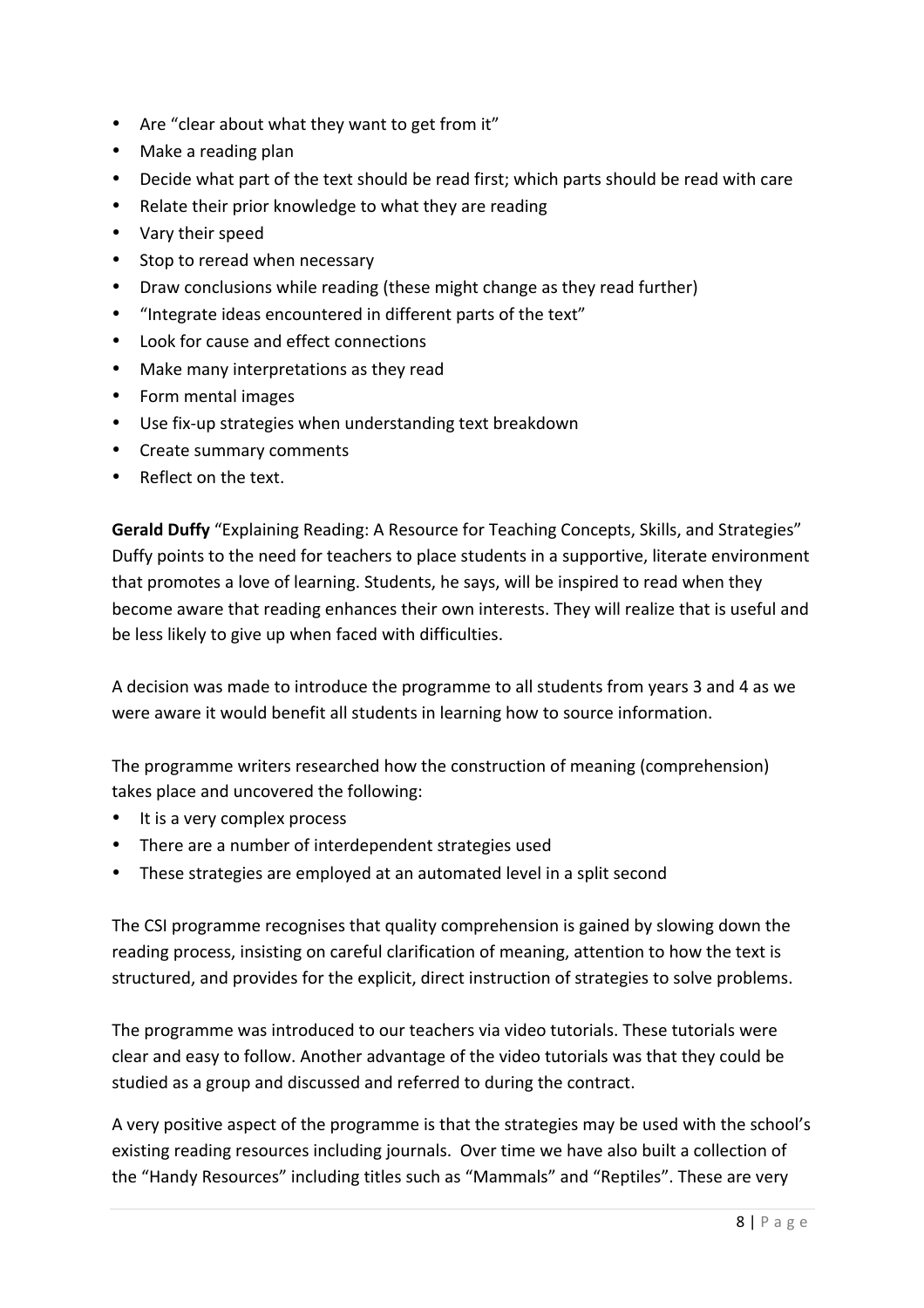helpful as teachers are able to hook into the students' interest and inspire them to want to read.!

The programme is divided into clearly defined stages:

At Stage 3 (Fluent Readers –Sentence Level Comprehension) here we focused primarily on the prompt "I think that means" which was discussed after every sentence was read. This is a time when students are encouraged to identify the main idea. Interestingly our NELL simply repeated their answer word for word from the text. Over time and with modelling from the teacher and listening to other students they began to put answers into their own words. Students took their prompt cards home and parents were informed of the programme.

At Stage 4 (Fluent Readers-Sentence Level Comprehension) there is strong teaching related to developing sentence level understanding. Students are introduced to "The Deep Five" where they learn to make connections to prior knowledge. This is a valuable aspect as our NELL have a wealth of knowledge tucked away from their own learning and experiences, in their own language. They learn to make connections to information within the text, to visualise the action, to ask questions and to form hypotheses.

At Stage 5 students are learning to organise information from sentences into a structure that can be remembered.

Stage 5a introduces story webs for narrative texts and looks closely at story structure. Stage 5b relates to the comprehension of non-fiction text assisting students to identify headings and trigger words.

Both teachers and NELL speak positively of the follow-up activities linked to the CSI programme. These activities provide opportunities for remembering the texts, understanding new vocabulary, applying their understanding of the story, analysing what is happening and why and coming up with new ideas or creating ideas that might assist a character in the text.

In the follow-up activities opportunities are also given to rate the story. This is done in an informative manner referring back to the story structure with grading carried out on characters, story structure, language features and theme. Students may also be invited to write a short review of the text.

We also had a, well attended, parent evening to explain the CSI programme with the programme writers attending. This evening followed two previous evenings where at the first we showed videos of families including our new migrant families reading to their children. At a second evening we had local librarians explaining what was available at libraries and joined up families to the library system. We used many strategies to encourage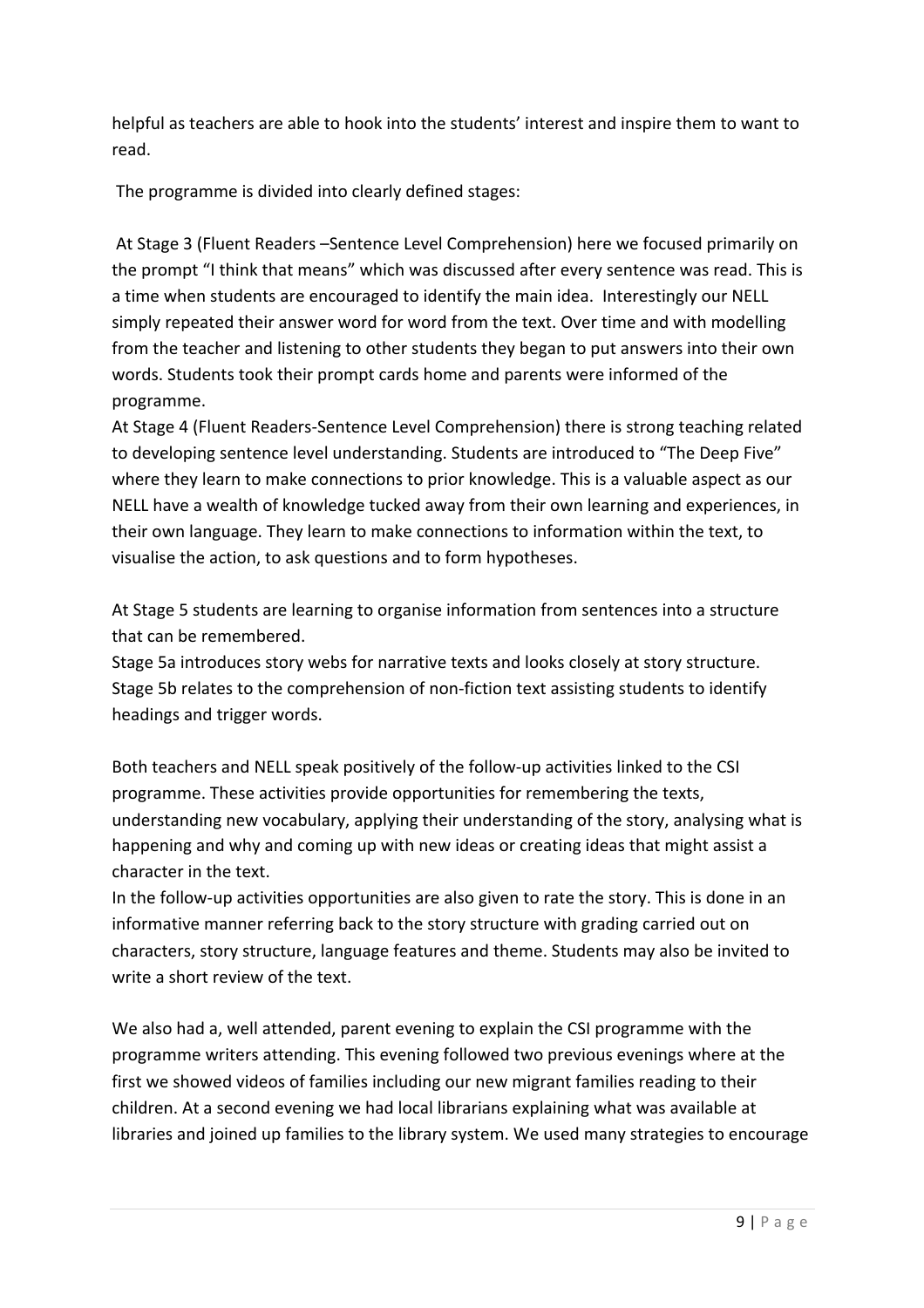families to read to and with their children. We also opened the library up for a time after school to encourage families to select books to take home.

#### **Comprehension Strategy Instruction:**

It was apparent that the programme followed the lines of research into teaching the specific steps to assist students to understand text. To assist teachers prompt cards were written for students and model lessons were presented as part of the tutorials.

Examples of prompts include: (There are more in the actual programme).

Making Connections:

Our New English language learners have a vast amount of knowledge and experiences locked away within their own language and are able to draw on this to gain meaning. Prompts included "I know about that because..."

" I read about that in  $"$ 

Forming and Revising Hypotheses:

As understanding of vocabulary grows students are able to weigh up the facts and revise their thinking.

Prompts included "I think this is not going to work out because..."

"I think it must live all by itself because...."

Asking Questions:

Here readers look for clues as they read and ask themselves questions relating to the story. Prompts included "I wonder what will happen next...."

"! don't understand what that means?"

Visualisation:

As a richer vocabulary develops readers unfold information by inwardly posing questions. Prompts included "I have a picture in my head"

"I have a good picture of that character"

Inferring:

After gathering clues students make connections between pieces of information.

Prompts included "I think that means because it said...."

"Maybe it's because..."

Seeking Clarification: This leads to a deeper understanding of text. This is an opportunity for group discussion.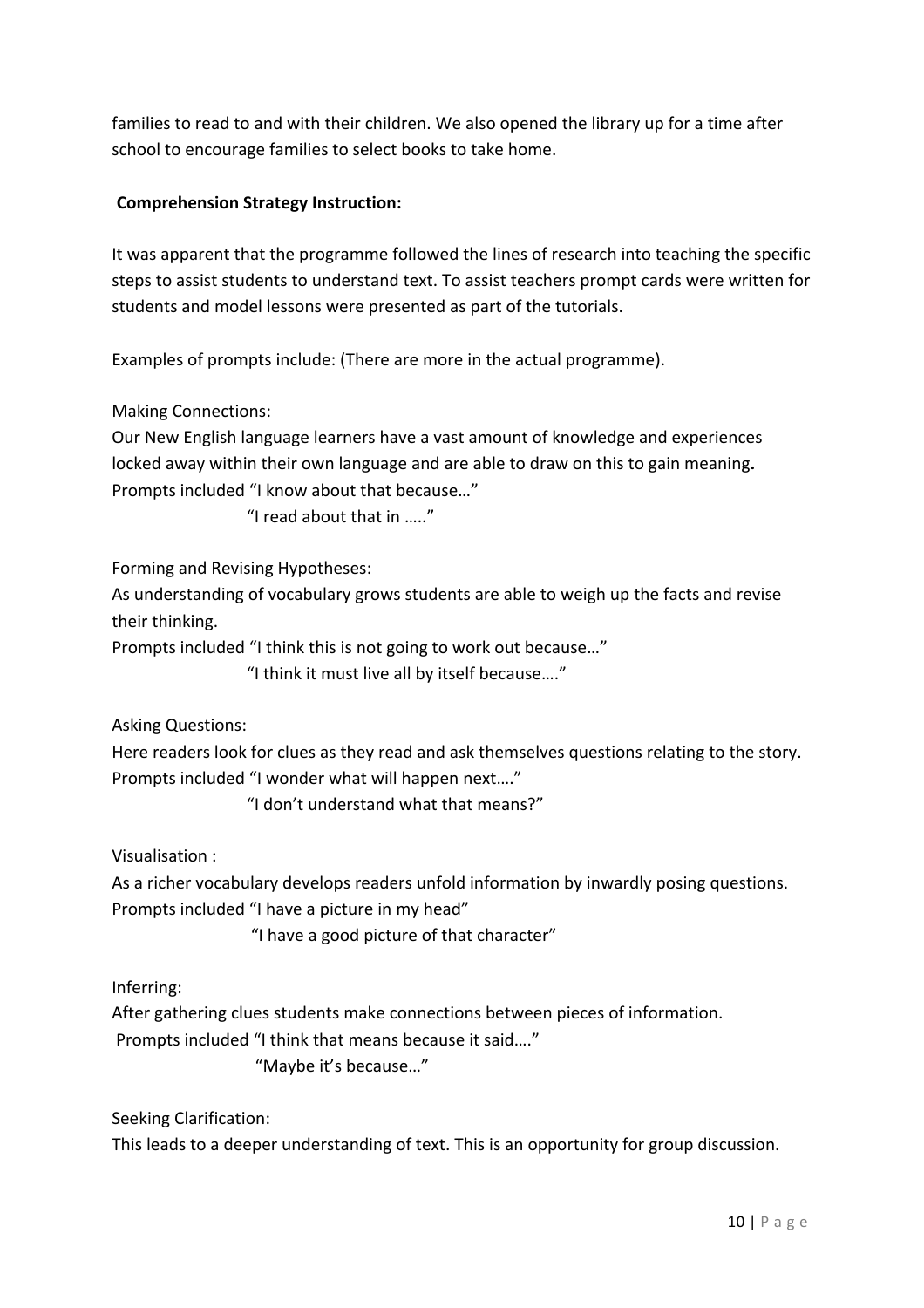A time for re-reading and consulting others in the group. A chance to gain information from a thesaurus, website etc. Prompts include "I wonder why..."

#### Summarising Main Ideas:

This may hinge on headings and trigger words in non-fiction. It may involve finding the main idea in the text and summarising it to gain information or purpose of the text.

#### Analysing:

Here the student learns to take the text apart and to reconstruct it in a way that has meaning to them (In their own words). They may analyse the new information, understanding characters, setting, problems, feelings, action, outcome and theme.

#### Evaluating:

Here students learn to make judgements about the text based on their understanding of the topic.

With the programme successfully underway teachers investigated a variety of assessment tools to ascertain pupil progress. Initially Running Records were used school-wide. These have proven very successful for emergent and early readers where the major focus is the correct decoding of the written word. With so many NELL we were eager to gauge not only their decoding skills but their full understanding of text. We introduced the Informal Prose Inventory also designed by Hilton Ayrey. Our reason for doing this was it allowed teachers to gain a clearer picture of pupil understanding. After reading to the teacher the student reads the passage silently. The student then retells the story to the teacher.

A fluent decoder is expected to meet an accuracy level of 97% which was never an issue for our NELL. The retell is required to meet 50% followed by a section of question prompts at 75%. By achieving this level teachers understand objectively that the student has good understanding and is using the comprehension strategies taught in the programme.

The answers given in the students' own words require a strong level of English proficiency, building on from clear comprehension of the text. Teachers value this retell and question prompt exercise as they gain greater understanding of students' needs. The STAR test used before and after the second programme, whilst helpful for noting development, simply requires the students to select a correct answer often in a multi-choice format.

The following results were gathered from our NELL who have used the programme over a 4 year period. On the left is the chronological age of the student with the reading age on the right. Also included is the area of growth shown with a plus or minus in years. The data was gathered using the Informal Prose Inventory from age 8. Records show that in many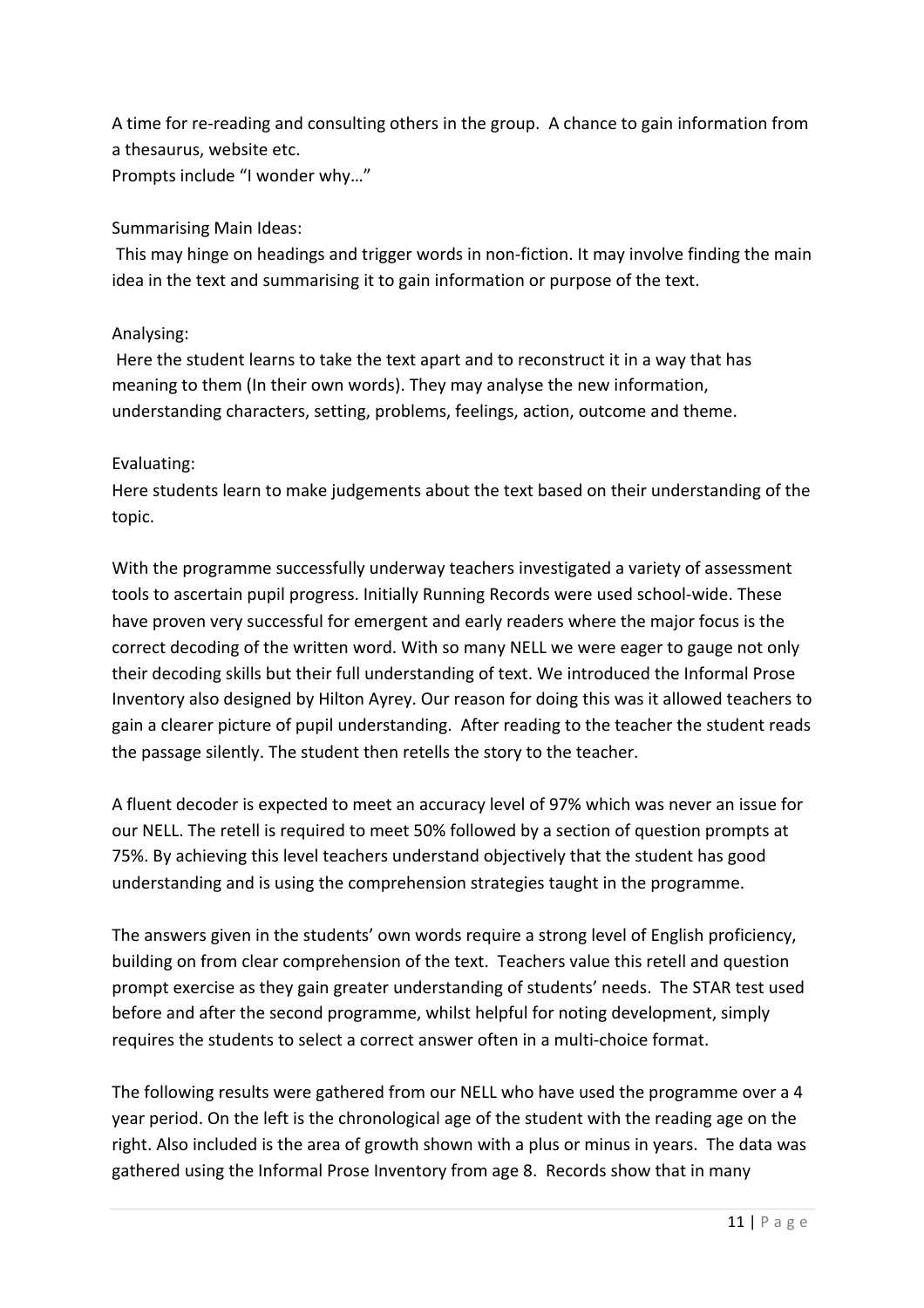instances several records are taken before the student reaches the required 50% or more for the retell and 75% of the question prompts to ensure acceptable understanding of the text.

| <b>NELL student</b> | 2009           | 2010<br>Growth                            | 2011<br>Growth                              | 2012 Growth                                  |
|---------------------|----------------|-------------------------------------------|---------------------------------------------|----------------------------------------------|
| $\mathbf{1}$        | $8yrs - RA6$   | Overseas                                  | Overseas                                    | $11$ yrs - RA11                              |
| $\overline{2}$      | $8yrs - RA8$   | $+2$<br>9yrs - RA 10                      | 10yrs - RA 13 +3                            | $11$ yrs – RA 13<br>$\overline{\phantom{a}}$ |
| 3                   | $8yrs - RA9$   | $+3$<br>9yrs - RA 12                      | 10yrs - RA 13 +1                            | $11$ yrs - RA 13                             |
| 4                   | $8yrs - RA6$   | $9yrs - RA$ 7<br>$+1$                     | $10$ yrs – RA 8<br>$+1$                     | $11$ yrs – RA 12<br>$+4$                     |
| 5                   | 9yrs - RA 10   | 10yrs - RA 11<br>$+1$                     | $11$ yrs – RA $11$<br>$\sim$                | $12$ yrs - RA 13<br>$+2$                     |
| 6                   | $9yrs - RA$ 7  | $+2$<br>10 $yrs$ –RA 9                    | $-1$<br>$11$ yrs – RA 8                     | $+4$<br>$12$ yrs $-RA$ 12                    |
| $\overline{7}$      | $8yrs - RA9$   | 9yrs – RA 9<br>$\sim$                     | 10yrs - RA 10<br>$+1$                       | $+3$<br>$11$ yrs – RA 13                     |
| 8                   | Overseas       | Overseas                                  | $10$ yrs - RA 8                             | 11yrs $-RA$ 12<br>$+4$                       |
| 9                   | $8yrs - RA6$   | $9yrs - RA$ 7<br>$+1$                     | $10$ yrs – RA 9<br>$+2$                     | $11$ yrs – RA 12<br>$+1$                     |
| 10                  | $7yrs - RA7$   | $8yrs - RA 8$<br>$+1$                     | 9yrs - RA 8.5 +0.5                          | $+1.5$<br>10yrs-RA10                         |
| 11                  | 8yrs-RA6       | $9yrs - RA 6$<br>$\overline{\phantom{a}}$ | $10$ yrs – RA 8<br>$+2$                     | $11$ yrs – RA 9<br>$+1$                      |
| 12                  | $8yrs - RA 8$  | 9yrs – RA 8                               | $10$ yrs – RA 9<br>$+1$                     | $+1$<br>$11$ yrs – RA $10$                   |
| 13                  | $8yrs - RA6$   | $+2.5$<br>9yrs RA 8.5                     | $+0.5$<br>10yrs RA 9                        | $+2$<br>$11$ yrs - RA $11$                   |
| 14                  |                |                                           | $9yrs - RA8$                                | $10$ yrs – RA 9<br>$+1$                      |
| 15                  | $7yrs - RA 5$  | $8yrs - RA6$<br>$+1$                      | $+2$<br>$9yrs - RA8$                        | $10$ yrs - RA 9<br>$+1$                      |
| 16                  | $8yrs - RA6$   | $9yrs - RA 6$<br>$\overline{\phantom{a}}$ | $+2$<br>$10$ yrs – RA 8                     | $11$ yrs – RA 9<br>$+1$                      |
| 17                  | $7yrs - RA8$   | 8yrs - RA 11<br>$+3$                      | $+2$<br>$9yrs - RA$ 13                      | $10$ yrs – RA 13<br>$\overline{\phantom{0}}$ |
| 18                  | $7yrs - RA$ 7  | 8yrs RA 6.5<br>$-0.5$                     | $+2$<br>$9yrs - RA 8.5$                     | $+1.5$<br>$10$ yrs – RA $10$                 |
| 19                  | $7yrs - RA$ 10 | $8yrs - RA$ 12<br>$+2$                    | 9yrs - RA 11<br>$-1$                        | $10$ yrs – RA 13<br>$+2$                     |
| 20                  |                |                                           | $8yrs - RA8$                                | $+2$<br>9yrs - RA 10                         |
| 21                  |                | $7yrs - RA 5$                             | 8yrs-RA 7.5 +2.5                            | $9yrs - RA 8.5$<br>$+1$                      |
| 22                  | $7yrs - RA6$   | 8yrs - RA8.5<br>$+2.5$                    | $9yrs - RA 8.5$<br>$\overline{\phantom{a}}$ | 10yrs-RA 10<br>$+1.5$                        |
| 23                  | 5yrs-RA5       | 6yrs-RA6<br>$+1$                          | $+2$<br>$7yrs - RA8$                        | $+0.5$<br>$8yrs - RA 8.5$                    |
| 24                  | 6yrs-RA7       | 7yrs-RA 11<br>$+4$                        | 8yrs – RA 12<br>$+1$                        | $9yrs - RA$ 13<br>$+1$                       |
| 25                  | $5yrs - RA 5$  | 6yrs-RA 6.5<br>$+1.5$                     | 7yrs - RA 8.5<br>$+2$                       | $+1.5$<br>8yrs - RA 10                       |
| 26                  | $6yrs - RA6$   | $7yrs - RA 6.5$<br>$+0.5$                 | $+1.5$<br>$8yrs - RA 8$                     | 9yrs - RA 8.5<br>$+0.5$                      |
| 27                  | $6yrs - RA 5$  | $+2$<br>$7yrs - RA$ 7                     | $+1$<br>$8$ yrs – RA 8                      | $+0.5$<br>9yrs - RA 8.5                      |
| 28                  | $5yrs - RA 5$  | $6yrs - RA 5$                             | $7yrs - RA 6$<br>$+1$                       | $+1.5$<br>8yrs - RA 7.5                      |
| 29                  |                |                                           | 7yrs – RA 7.5                               | $+0.5$<br>8yrs – RA 8                        |
| 30                  | $5yrs - RA 5$  | $6yrs - RA6$<br>$+1$                      | 7yrs - RA 7.5 +1.5                          | 8yrs - RA 8.5<br>$+1$                        |

After two years using the CSI programme the average growth for the new English Language Learners was 1.7 years. In year 3 the average growth was 1.3 years and in year 4, 1.6 years. After four years on the programme it is very pleasing to note that all but one student raised their reading age in the November testing. A very pleasing group of 13 students are reading above their chronological age, 7 students are at their chronological age and 10 are slightly below their chronological age. This group of 10 are mainly younger students who will benefit from further years on the programme.

Examples of analysed data show the importance of retell as part of ascertaining whether a child has mastered a particular level:

Year 5 student: In May 2012 aged 9years when tested on an 8-8.5year text had an accuracy of 100% and a retell of 55% and comprehension of 80%. When tested at 8.5-9 years his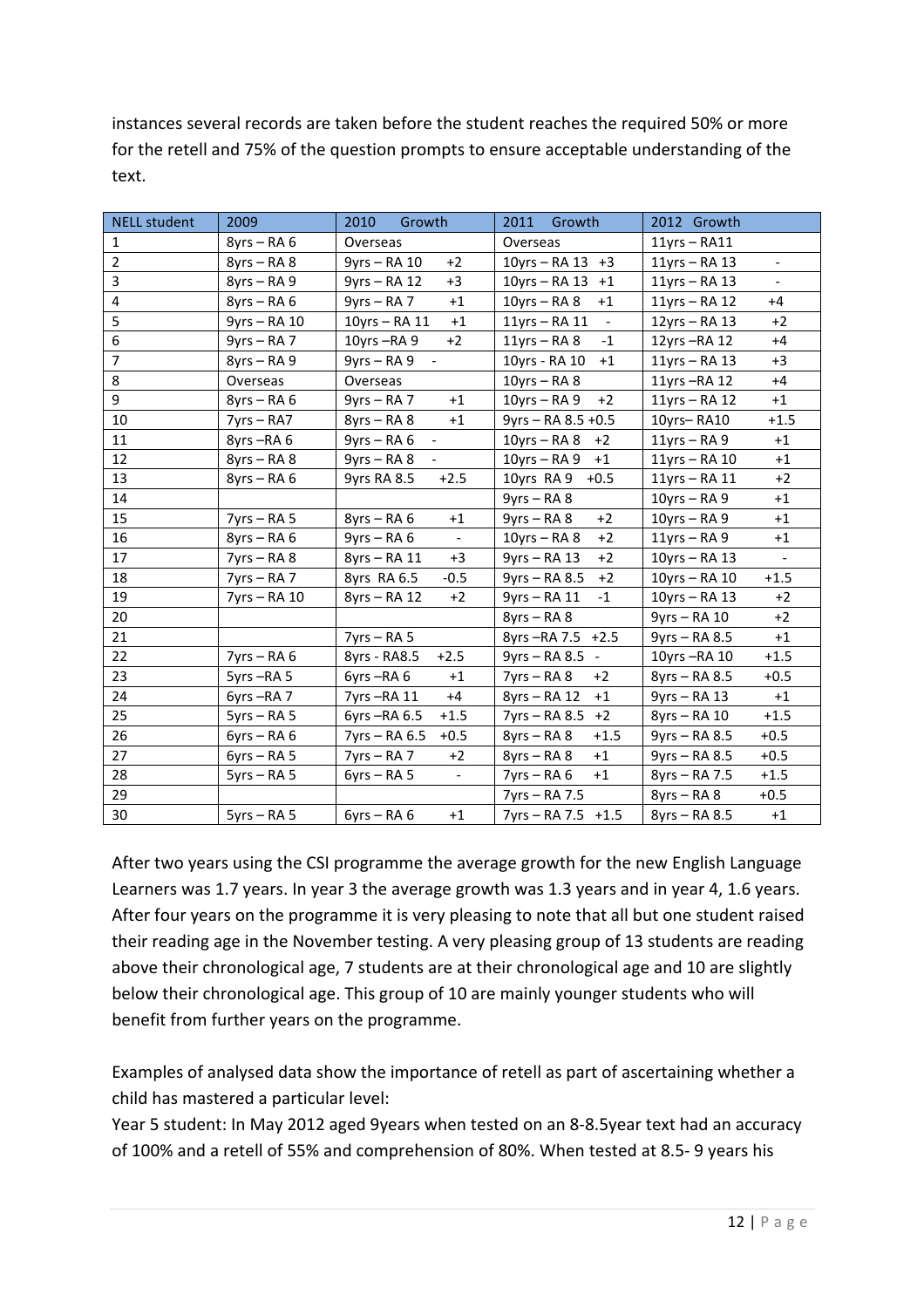retell dropped to 16% and comprehension to 50% giving a clear instructional level of 8.5 -9.0years

Year 6 student: In March aged 10 years was tested on 10-11 text with an accuracy of 100% a retell of 36% and comprehension of 45%. When retested at a text for 9-10 years his retell rose to 44% and comprehension to 60% giving his instructional level. In May he was retested on a 9-10 text and gained 60% in retell and 80% in comprehension. By November aged 11 he achieved 72% retell and 80% comprehension for a text at a 10-11 year level.

Year 6 student: In November 2011 aged 10 years was tested on an 8-8.5 text gaining an accuracy of 98% a retell of 25% and comprehension of 60%. However when tested on an 8.5-9 year text the retell rose to 36% but the overall comprehension fell to 45%. In February 2012 when tested on an 8-8.5 text he was unable to retell the story in his own words. (A long summer holiday with little English may have been a factor). Using a 7-8year text the student achieved 50% in retell and 78% in comprehension. By May he had mastered a year 8-8.5 text and in September achieved well at a 9-10 level now aged 11 years

This is one form of assessment used along with several standardised tests and overall teacher judgement.

#### **Student Questionnaire for the CSI programme**

We also used a pupil questionnaire to gather student feeling using the CSI programme. The students were in years 6, 7 and 8. The results collated were all from students who stated that English was not the main language spoken at home.

- 1. Do you think the strategies taught to you in the CSI programme has made you better at understanding what you read? Yes 67% No 0% A little 33% Don't know 0%
- 2. When you use the CSI programme in class do you find it helpful reading in a small group? Yes 78% No!0% A little 22% Don't know 0%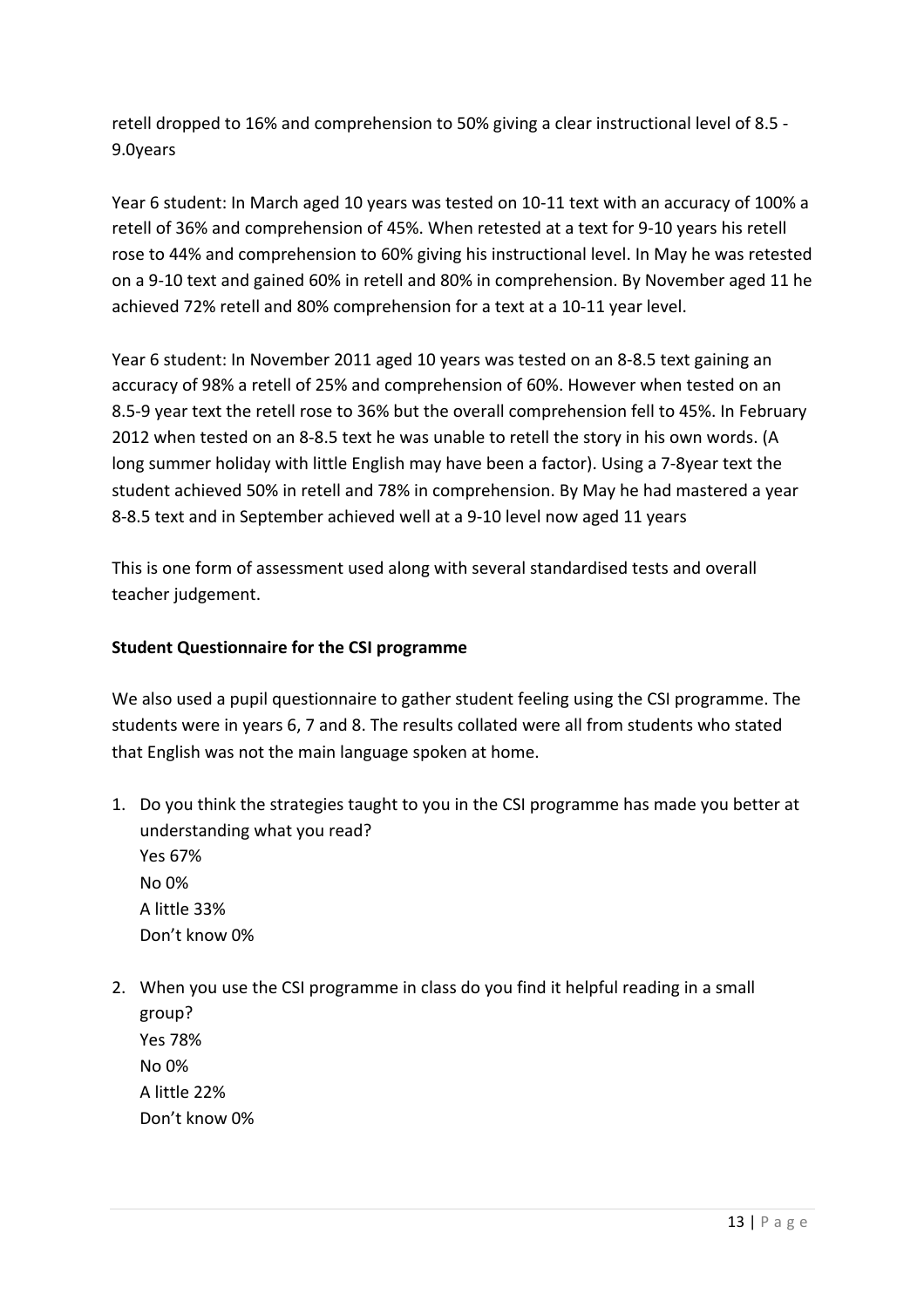- 3. When you are reading a story you don't fully understand, do you use a strategy like "I think that means" without your teacher? Yes 11% No!22% Sometimes 67%
- 4. You use the CSI programme at school. Do you use it at home when you are reading for enjoyment or reading for information? I use CSI 15% I never use CSI 22% I use CSI sometimes 63%
- 5. We had a Home School Partnership evening to teach parents about CSI. Do your parents know that you use the CSI programme to help you with your reading? They do know about "I think that means" and encourage me to use it 41% They do not know about the programme we use 59%

#### **Overall Findings:**

Having used the programme for several years the students automatically use the leaned CSI steps to gather meaning from the text. From year 3 and 4 where we introduce the first stage using "I think that means...." Students are given time to initially find relevant links then as their confidence grows to put the meaning into their own words rather than repeating the actual text.

The programme using the accompanying resources complete with teaching notes relates directly to the teaching points e.g. forming an hypothesis, making connections, asking questions, visualising what the words say, using a story web etc.

Teachers have found these lessons very beneficial. The lesson plans are clearly formulated with specific time given to the teaching of a particular skill, an opportunity for the teacher to model it and for students to practise it.

When interviewing a year 7/8 class students stated that they like working in small groups. They feel able to contribute and feel valued. They were all keen on the Bloom's activities (part of the programme). They also stated that they like the lead into reading where time is given to discuss the title, characters and setting (making connections) particularly when the text relates to life beyond their cultural experiences.

A small group of NELL commented that they like the quiet time with all groups focused and the time to think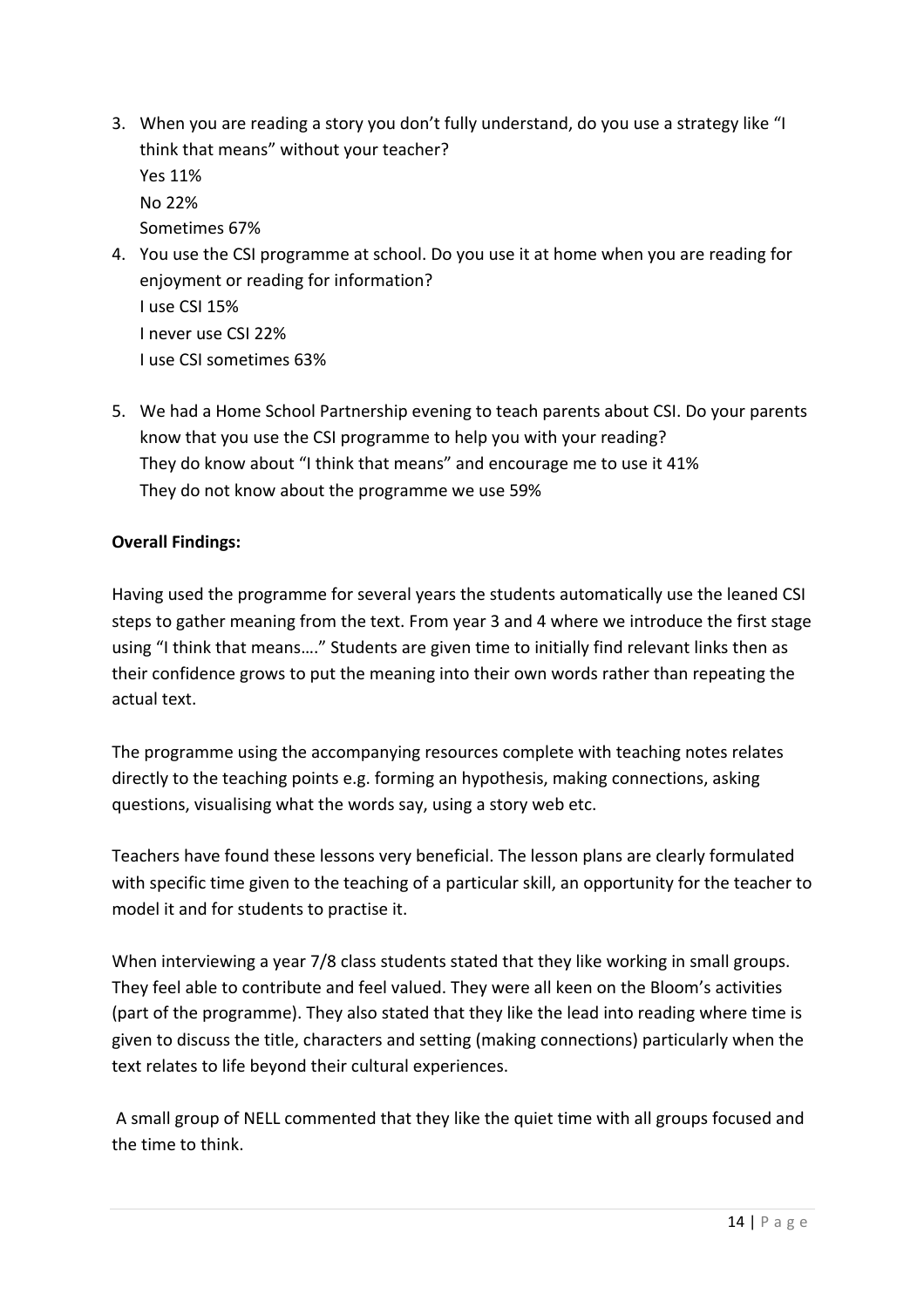Several students stated that they don't consciously use prompts anymore they are just part of the way they gather information when they are reading. Finally several students said it was a fun way to learn and they are able to use these skills in all areas of the curriculum.

#### Programme 2 AVAILLL (Audio Visual Achievement in Literacy, Language and learning.

This programme was written and trialled by the late Dr Alice Killackey. Her research showed that students who were not achieving in understanding science concepts were able to do so when visual media was used.

This is a short term programme and was not written to replace traditional reading programmes. Unlike other programmes it does involve teaching the whole class. In 2008 pilot research was completed in Christchurch by Dr Killackey a research report was written by Jilaine Johnson and Faye Parkhill (SET, No. 1, 2009,)

The programme as the title suggests includes literacy activities whilst watching DVD's. By reading the subtitles on the movies students complete a series of games and activities that hold their attention whilst reading the subtitles.

The programme is particularly suited to students in years 5-8 and provides opportunities for enjoyment and fun whilst students are being introduced to a range of well- respected children's novels. The novels include, Hook (Spielberg, 1991), Holes (Davis, 2003) Bridge to Terebithia (Csupo, 2007), March of the Penguins (Jacquet, 2005) and others.

#### **Research in Relation to Audio-Visual Reading Programmes.**

An international global reading survey conducted for the International Education Association by Dr Warick Elley of the University of Canterbury in 1991 uncovered unexpected correlation about the media's potential for reading improvement.

It was discovered that the five countries, including Finland with the highest reading level of the five discovered increased television viewing correlated with increased reading achievement. It was also noted that in these countries young people watch mostly subtitled television.

"The instructional Value of Subtitles" by Dr Broddason (2006) of the University of Iceland reported that in Denmark, 138 minutes per week was spent watching subtitled media while 112 minutes per week was spent on all other reading.

A New York Times article by, Richard Rothstein (2001) noted Educational Analyst points out that in Finland, "Children learn from cartoon subtitles, flashing so quickly that word recognition, not sounding out, is the only way to read."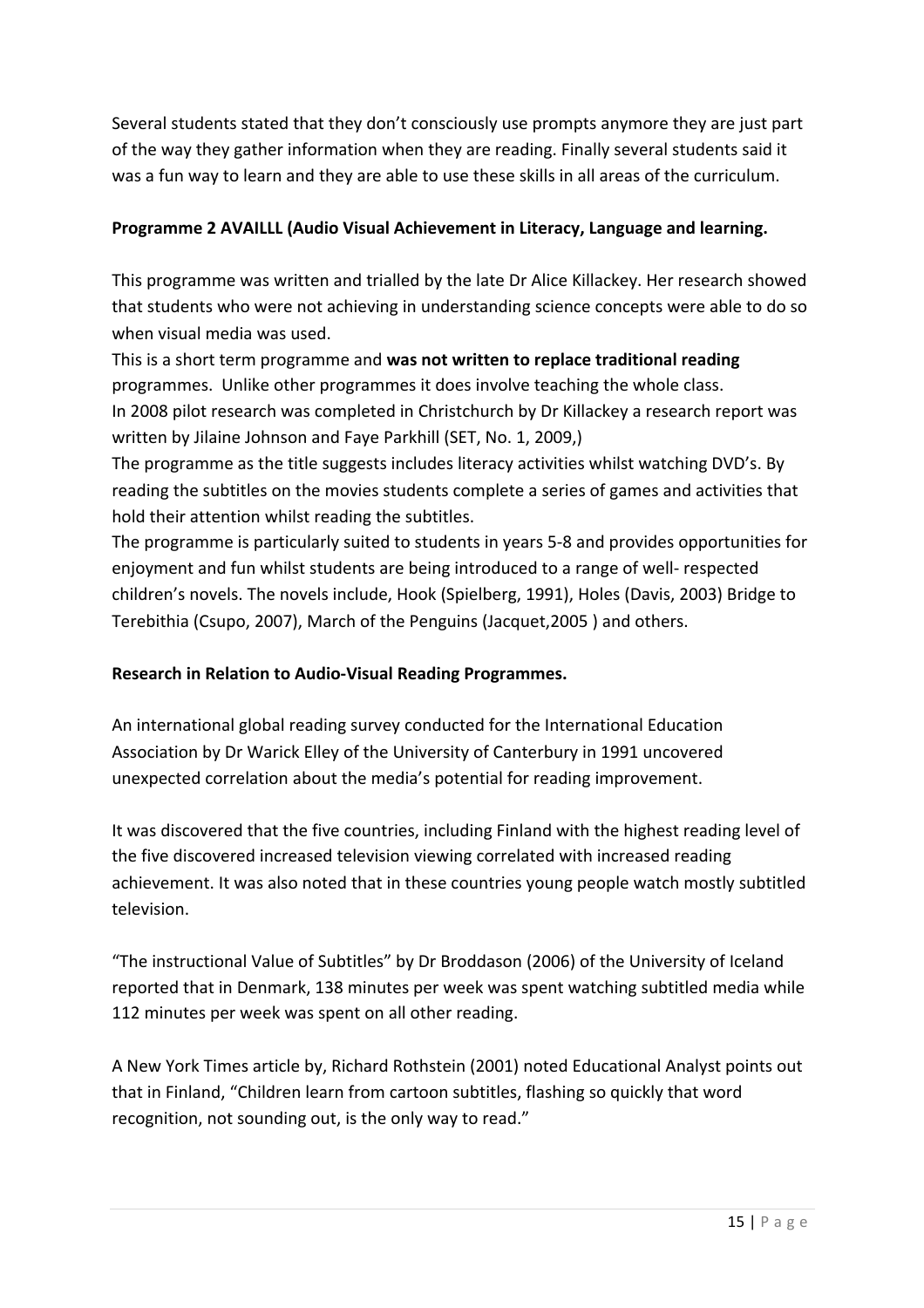"What We Can Learn From Finland: Facts and Reflections on the PISA Study" Dr Elaine Gautschi (2005) explains, "There are only a few television programmes in Finnish, so that watching television became another form of reading practice, because films are not dubbed, but rather given Finnish subtitles. Because of this, if they want to understand what happens on the screen, children have to automatically train themselves to read quickly and retain what they have read.

#### **Teaching the Programme.**

Availll is designed to be taught in a six week block, with one hour per day. This includes both the viewing and a variety of activities which are completed individually, in pairs, groups and teams. There is an emphasis on developing reading fluency, comprehension, development of vocabulary with dictionaries and for visualisation.

These skills are taught in the following ways;

- "Surprise subtitles: This encourages rapid reading through chunking of text
- Next word hunt: Focussed vocabulary teaching
- Take a dictionary to the movies: Extending word meaning
- Fostering Fluency: Providing an oral/ written link and reading with phrasing and fluency.
- Read it-see it: teaching visualisation to extend comprehension and recall.

#### **Use of the AVAILLL Programme:**

In term 4, 2012 teachers carried out a 6 week block using the programme. It was used with students in years 5 -8. Teachers followed the instructions from the teaching manual and found it very helpful.

An example of a Movie (Meet the Robinsons) and the detailed lessons includes. Activity 1: In 27 minutes of viewing the movie is stopped 8 times and students have 15 seconds to record the final word.

Activity 2: This focuses on the development of a wider vocabulary. It also provides an opportunity to learn and practise a visual spelling strategy. The movie is paused 4 times giving students an opportunity to find the appropriate word to match 4 explanations given to them. To gain full points it must be spelt correctly.

Activity 3: Brings in a word study dimension, with students searching for synonyms and checking the meaning of words.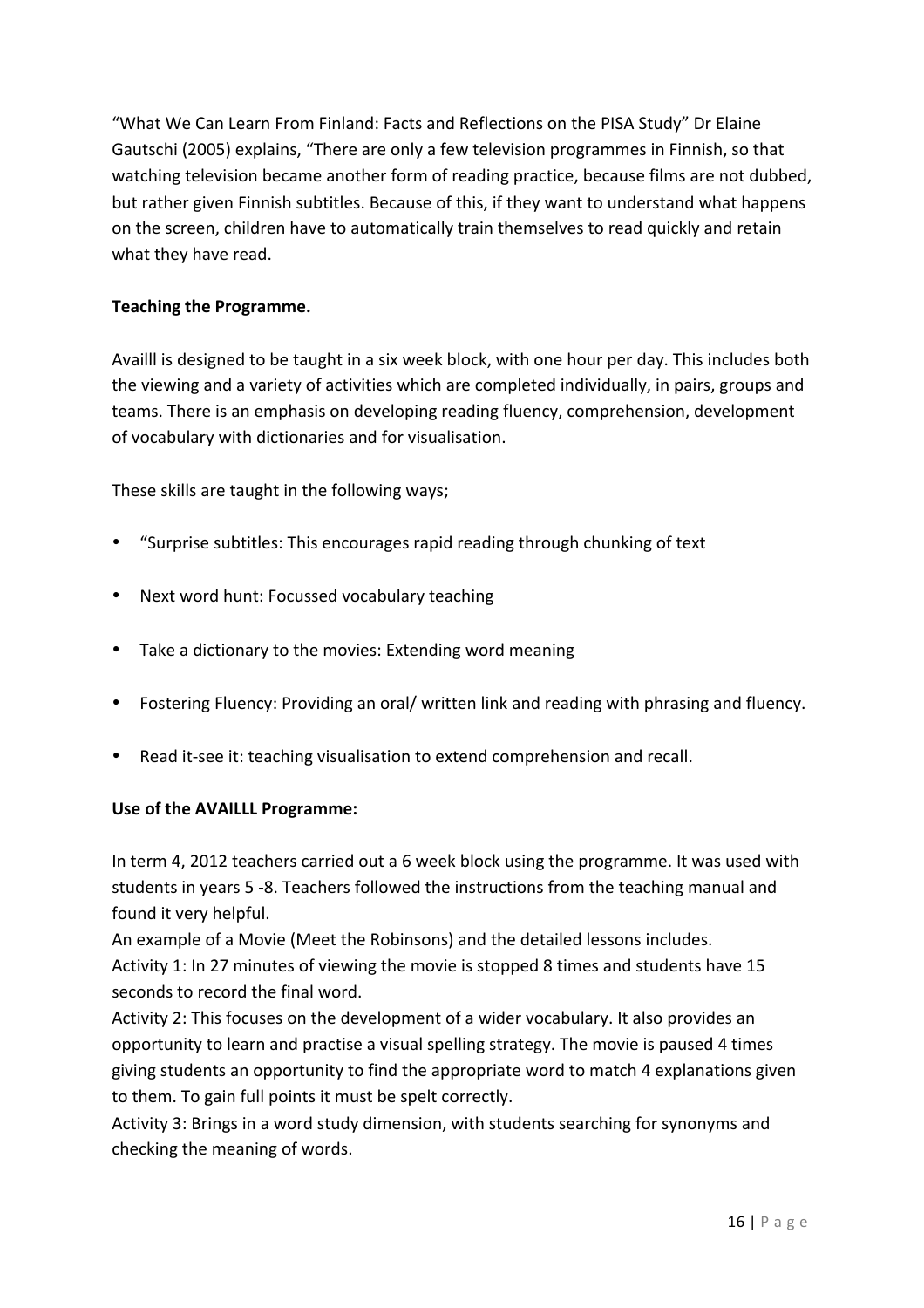Activity 4: The lessons goals include having fun, improving vocabulary and assists in developing spelling skills.

Activity 5: "A read It-See It" teaching activities are also included in the programme. This provides opportunities for students to visualise the story from the written text. The students record images in sketch form at the completion of a paragraph. An advantage of this exercise is that there are two versions of the text, written for two different reading levels. Activity 6: Using subtitles students learn to interpret and summarise information. By identifying key words and learning to summarise they develop sound comprehension strategies. At this stage activities are provided to develop prediction skills. Activity 7: Here students continue to enjoy improving vocabulary. Word study opportunities on affixes help students to gain greater understanding of how words are formed.

#### **Outcomes!of!Student!Achievement.**

Prior to teaching the block of six weeks of lessons a decision was made to use a standardised reading test. We chose the STAR test and repeated it after the block of lessons. The results were averaged and were as follows. The results show before and after the lessons with a plus or minus after the programme.

| <b>Before</b> | After  | <b>Before</b> | After    | <b>Before</b> | After  | <b>Before</b> | After | <b>Before</b>  | After          |
|---------------|--------|---------------|----------|---------------|--------|---------------|-------|----------------|----------------|
| Word          | Word   | Sentence      | Sentence | Parag         | Parag  | Vocab         | Vocab | <b>Stanine</b> | <b>Stanine</b> |
| Recog         | Recog  | Comp          | Comp     | Comp          | Comp   |               |       |                |                |
| 7.2           | 8.0    | 5.2           | 4.0      | 6.8           | 7.8    | 4.4           | 4.4   | 4.8            | 5.0            |
|               | $+0.8$ |               | $-1.2$   |               | $+1.0$ |               |       |                | $+0.2$         |

#### Year 5 New English Language Learners

In year 5 our NELL slipped slightly in sentence comprehension but made a gain in paragraph comprehension. A positive outcome was the rise in stanine from 4.8 to 5.0.

| <b>Before</b><br>Word | <b>After</b><br>Word | <b>Before</b><br>Sentence | After<br>Sentence | <b>Before</b><br>Parag | After<br>Parag | <b>Before</b><br>Vocab | After<br>Vocab | <b>Before</b><br><b>Stanine</b> | After<br><b>Stanine</b> |
|-----------------------|----------------------|---------------------------|-------------------|------------------------|----------------|------------------------|----------------|---------------------------------|-------------------------|
| Recog                 | Recog                | Comp                      | Comp              | Comp                   | Comp           |                        |                |                                 |                         |
| 7.75                  | 9.0                  | 7.6                       | 8.1               | 12                     | 12.5           | 5.6                    | 6.2            | 6.5                             | 7.1                     |
|                       | $+1.25$              |                           | $+0.5$            |                        | $+0.5$         |                        | $+0.6$         |                                 | $+0.6$                  |

#### Year 5 English Speaking Students

Our ESS in year 5 showed improved scores in all areas, in particular in word recognition. There was also a sound improvement in overall stanine growth from 6.5 to 7.1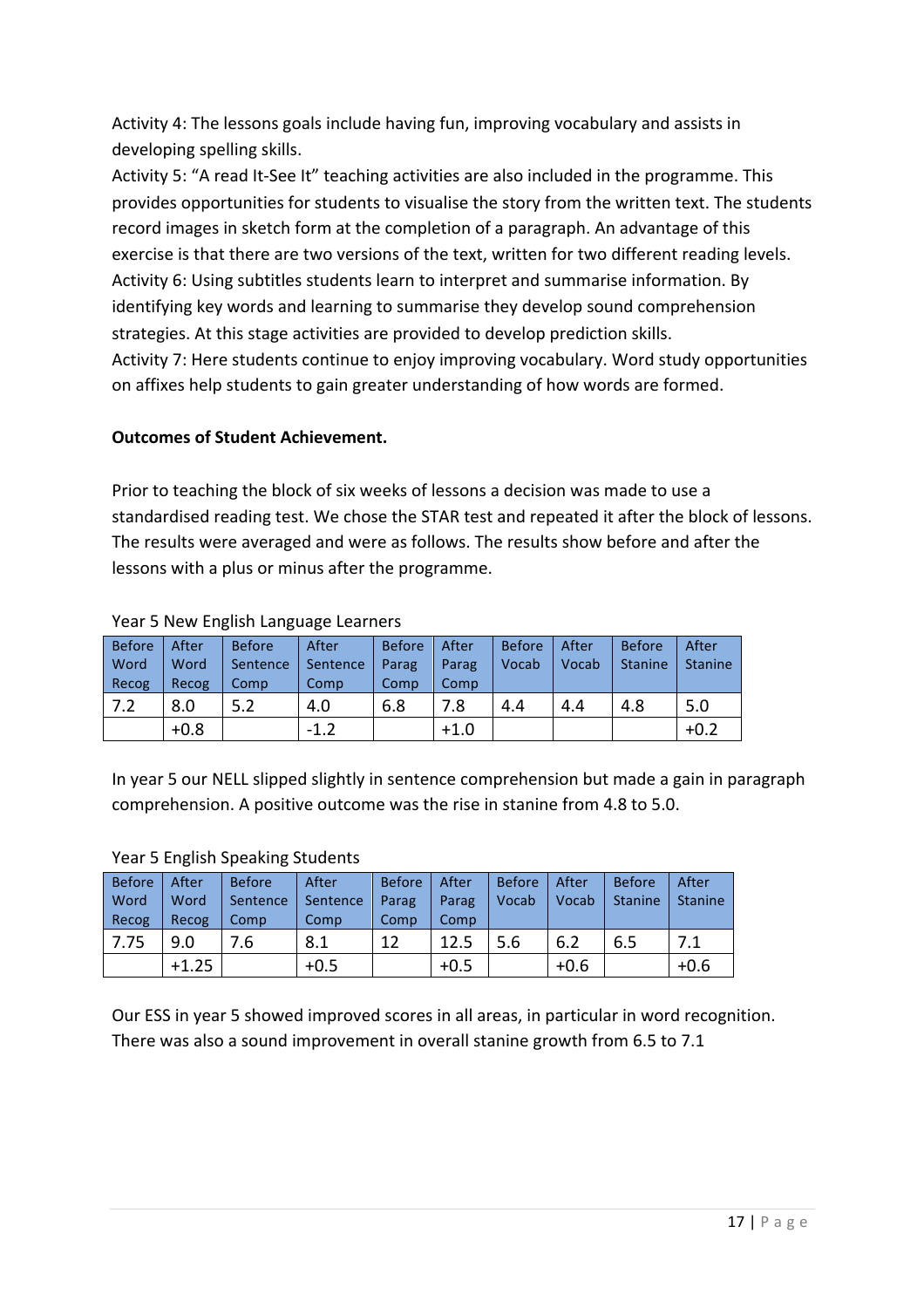#### Year 6 New English Language Learners

| <b>Before</b> | After | <b>Before</b> | After    | <b>Before</b> | After  | <b>Before</b> | After  | <b>Before</b>  | After          |
|---------------|-------|---------------|----------|---------------|--------|---------------|--------|----------------|----------------|
| Word          | Word  | Sentence      | Sentence | Parag         | Parag  | Vocab         | Vocab  | <b>Stanine</b> | <b>Stanine</b> |
| Recog         | Recog | Comp          | Comp     | Comp          | Comp   |               |        |                |                |
| q             | 9     | 7.6           | 7.6      | 10.5          | 13.7   | 6.3           | 6.5    | 5.2            | 5.7            |
|               |       |               |          |               | $+3.2$ |               | $+0.2$ |                | $+0.5$         |

In year 6 our NELL whilst word recognition and sentence comprehension scores remained the same there was a gain made in paragraph comprehension with the average rising by 3.2 points. The overall stanine also showed development rising from 5.2 to 5.7

#### Year 6 English Speaking Students

| <b>Before</b> | After  | <b>Before</b> | After    | <b>Before</b> | After  | <b>Before</b> | After  | <b>Before</b>  | After          |
|---------------|--------|---------------|----------|---------------|--------|---------------|--------|----------------|----------------|
| Word          | Word   | Sentence      | Sentence | Parag         | Parag  | Vocab         | Vocab  | <b>Stanine</b> | <b>Stanine</b> |
| Recog         | Recog  | Comp          | Comp     | Comp          | Comp   |               |        |                |                |
| 9.1           | 9      |               | 8.5      | 14            | 16.1   | 7.4           | 7.7    | 6.1            | 6.5            |
|               | $-0.1$ |               | $+0.5$   |               | $+2.1$ |               | $+0.3$ |                | $+0.4$         |

Interestingly the ESS overall stanine growth was slightly below that of the NELL rising from 6.1 to 6.5. Apart from a slight dip in word recognition there was steady growth in all other areas. For all year 6 students the greatest improvement was in their paragraph comprehension.

#### Year 7 New English Language Learners

| <b>Before</b><br>Word<br>Recog | After<br>Word<br>Recog | <b>Before</b><br>Sentence<br>Comp | After<br>Sentence<br>Comp | <b>Before</b><br>Parag<br>Comp | After<br>Parag<br>Comp | <b>Before</b><br>Vocab | After<br>Vocab | <b>Before</b><br><b>Advert</b> | After<br>Advert.     | <b>Before</b><br>Diff<br><b>Texts</b> | After<br>Diff<br><b>Texts</b> | <b>Before</b><br><b>Stanine</b> | After<br><b>Stanine</b> |
|--------------------------------|------------------------|-----------------------------------|---------------------------|--------------------------------|------------------------|------------------------|----------------|--------------------------------|----------------------|---------------------------------------|-------------------------------|---------------------------------|-------------------------|
| 9.6                            | 9                      | 3.9                               | 4.5                       | 9.1                            | 11                     | ٩                      | 5.9            | $\sim$<br>b.b                  | $\sim$ $\sim$<br>b.b | ╭<br>6.4                              | ر.                            | −<br>5.1                        | ו.כ                     |
|                                | $-0.6$                 |                                   | $+0.6$                    |                                | $+1.9$                 |                        |                |                                |                      |                                       | $+1.1$                        |                                 | $+0.6$                  |

As with NELL in years 5 and 6 the greatest progress for this cohort was in reading comprehension of paragraphs rising an average score of 1.9. At this level students are also tested on an advertising component and on different text types. The rise in stanine from 5.1 to 5.7 was also commendable.

Year 7 English Speaking Students

| <b>Before</b> | After                           | <b>Before</b> | After    | <b>Before</b> | After  | <b>Before</b> | After  | <b>Before</b> | After   | <b>Before</b> | After        | <b>Before</b>  | After          |
|---------------|---------------------------------|---------------|----------|---------------|--------|---------------|--------|---------------|---------|---------------|--------------|----------------|----------------|
| Word          | Word                            | Sentence      | Sentence | Parag         | Parag  | Vocab         | Vocab  | Advert        | Advert. | Diff          | Diff         | <b>Stanine</b> | <b>Stanine</b> |
| Recog         | Recog                           | Comp          | Comp     | Comp          | Comp   |               |        |               |         | <b>Texts</b>  | <b>Texts</b> |                |                |
| 10.8          | $\overline{\phantom{a}}$<br>1.4 | 8.0           | 8.8      | ⊥J.∠          | Δ      | 8.4           | 9.4    | 9.0           | 9.6     | 9.4           | 9.6          | . <u>. .</u>   | '.6            |
|               | $+0.6$                          |               | $+0.8$   |               | $+1.8$ |               | $+1.0$ |               | $+0.6$  |               | $+0.2$       |                | $+0.4$         |

For the ESS in year 7 there greatest area of progress was also in paragraph comprehension. The average stanine for this group was 7.6.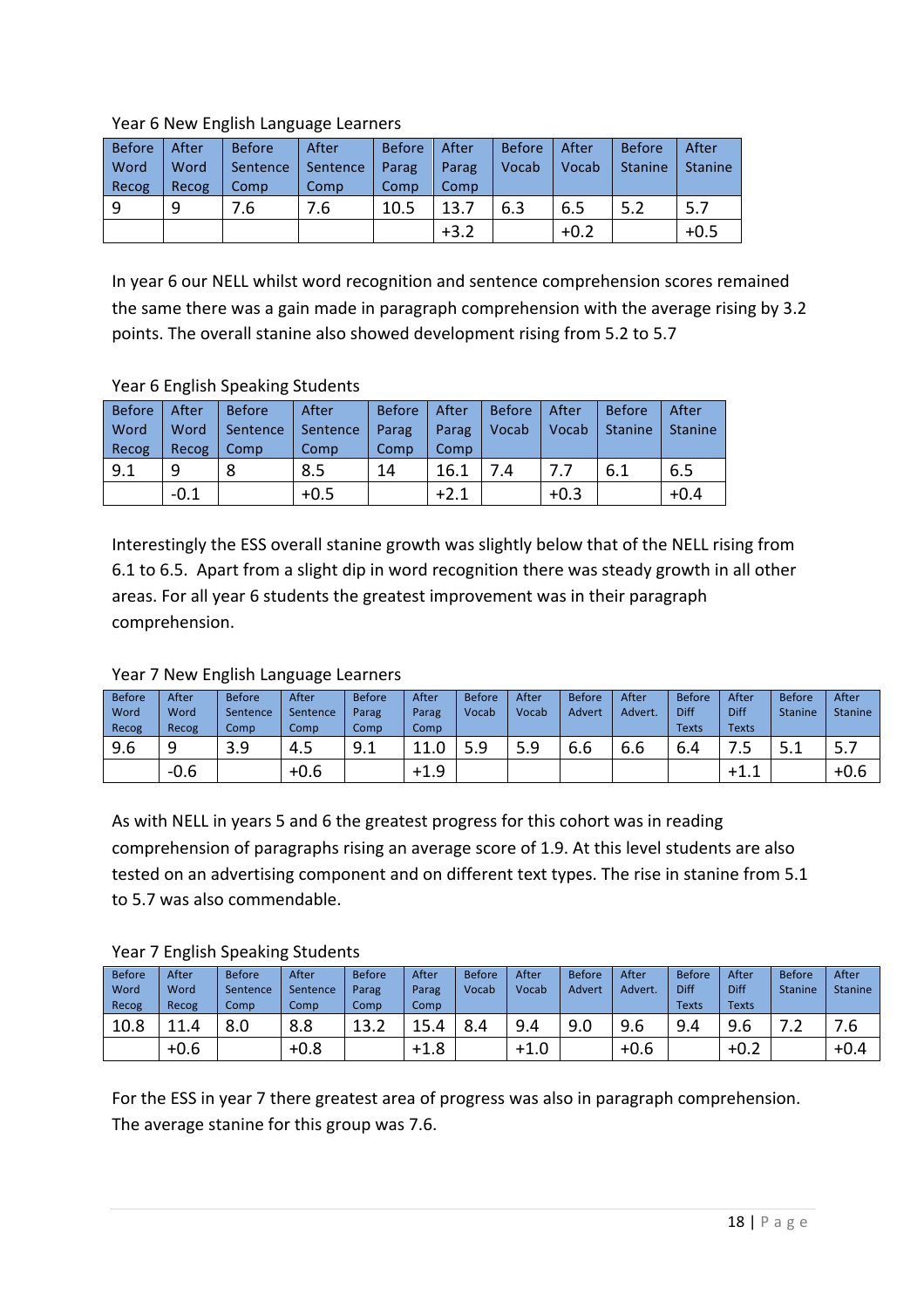#### Year 8 New English Language Learners

| <b>Before</b> | After  | <b>Before</b> | After    | <b>Before</b> | After                  | <b>Before</b> | After  | <b>Before</b> | After   | <b>Before</b> | After          | <b>Before</b>  | After          |
|---------------|--------|---------------|----------|---------------|------------------------|---------------|--------|---------------|---------|---------------|----------------|----------------|----------------|
| Word          | Word   | Sentence      | Sentence | Parag         | Parag                  | Vocab         | Vocab  | Advert        | Advert. | Diff          | Diff           | <b>Stanine</b> | <b>Stanine</b> |
| Recog         | Recog  | Comp          | Comp     | Comp          | Comp                   |               |        |               |         | <b>Texts</b>  | <b>Texts</b>   |                |                |
| 10.6          | 10.9   | 5.0           | b.1      | 10.5          | 11.8                   | 3.            | . .    | 7.8           |         | 8.4           | $\circ$<br>8.b | ے.ر            | 5.4            |
|               | $+0.3$ |               | $+1.1$   |               | ◠<br>$+1.\overline{3}$ |               | $+0.6$ |               | $-0.2$  |               | $+0.2$         |                | $+0.4$         |

In all areas excluding advertising steady progress was made. Overall there was a slight rise in stanine levels. Good progress was made in both sentence and paragraph results.

#### Year 8 English Speaking Students

| <b>Before</b><br>Word | After<br>Word | <b>Before</b><br>Sentence | After<br>Sentence | <b>Before</b><br>Parag | After<br>Parag | <b>Before</b><br>Vocab | After<br>Vocab | <b>Before</b><br>Advert | After<br>Advert. | <b>Before</b><br>Diff | After<br>Diff | Before<br><b>Stanine</b> | After<br><b>Stanine</b> |
|-----------------------|---------------|---------------------------|-------------------|------------------------|----------------|------------------------|----------------|-------------------------|------------------|-----------------------|---------------|--------------------------|-------------------------|
| Recog                 | Recog         | Comp                      | Comp              | Comp                   | Comp           |                        |                |                         |                  | <b>Texts</b>          | <b>Texts</b>  |                          |                         |
| 12.0                  | 11.6          | 11.6                      | 11.4              | 16                     | 4              | 10.6                   | 44             | 9.6                     | 10.0             | $\overline{A}$<br>ᆂᆂᇵ | 11 $\Lambda$  | ס ד<br>ه.                | 7.8                     |
|                       | $-0.4$        |                           | $-0.2$            |                        | $+1$           |                        | $+0.6$         |                         | $+0.4$           |                       | $+0.4$        |                          |                         |

An average stanine of 7.8 remained the same for this cohort. There were slight dips in word recognition and sentence comprehension but good progress in all other areas.

#### **Summary of STAR Results for the New English Language Learners.**

Overall it was found that all students made sound progress after the six week block of AVAILLL lessons. For our NELL progress in sentence comprehension was made in years 6, 7 and 8. The greatest advances were in paragraph comprehension from an average improvement of 1.0 in year 5 to a significant jump of 3.2 in year 6.

Final STAR testing also showed by average that the NELL year groups raised their final stanine from:

0.2 in year five to an average stanine of 5.0

0.5 in year six to an average stanine of 5.7

0.6 in year 7 to an average stanine of 5.7

0.2 in year 8 to an average stanine of 5.4

#### **Student Questionnaire for the AVAILLL programme.**

This survey was carried out with students in years 6,7 and 8 who were all New English language learners and completed the programme in Term 4 2012.

1. What was your favourite Movie? Holes 28% Bridge to Terebithia 20% The Water Horse 32% Meet the Robinsons 16% Whale Rider 4%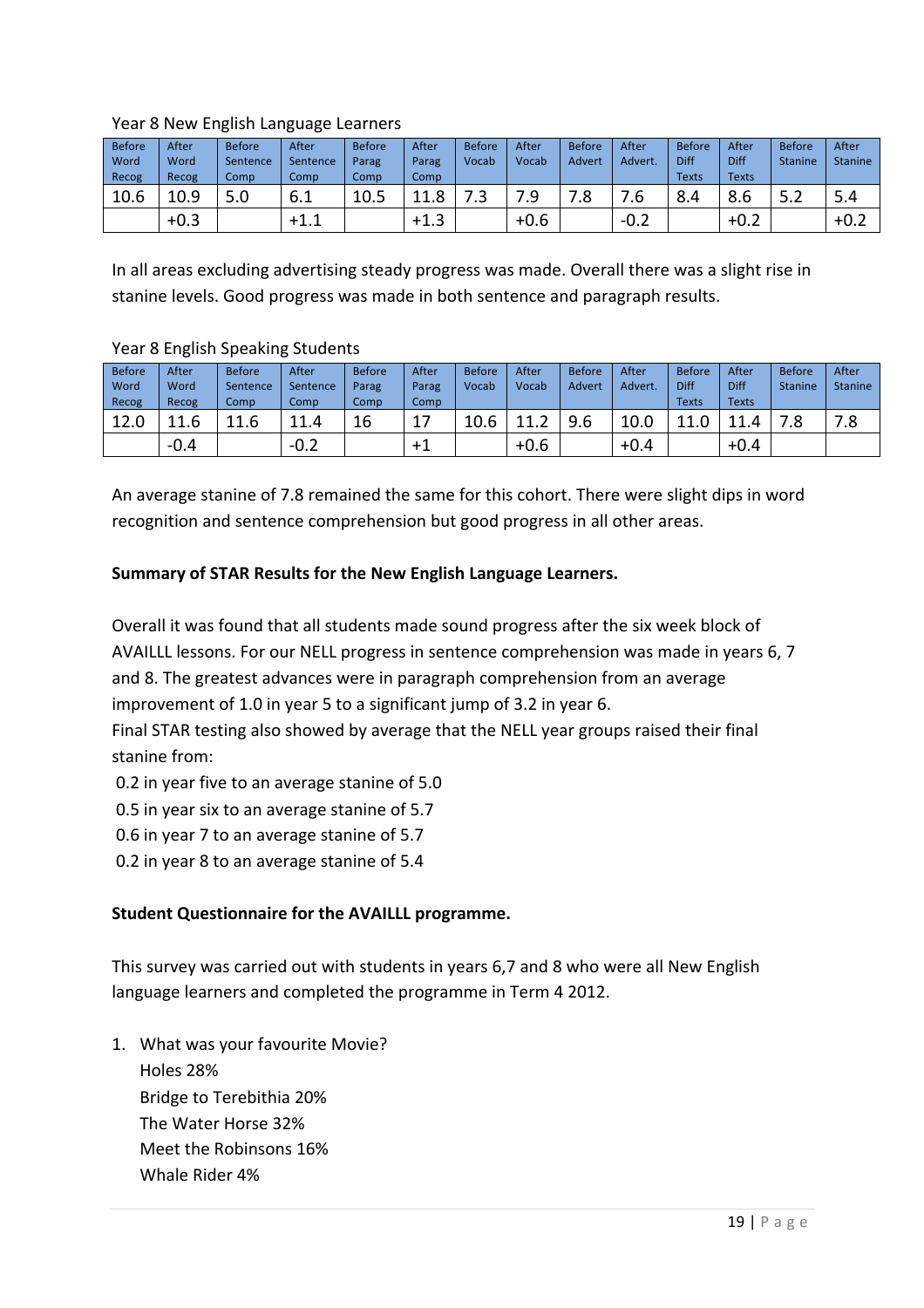Don't know 0%

- 2. Do you think you have got better at reading? Yes 68% No 32% A little 0% Don't know 0%
- 3. What was your favourite activity? Surprise subtitles 28% Take a dictionary to the Movies 12% Word hunt 44% Read watch and don't stop 8% Sketching 4% Other 4%

The students when interviewed said they liked working in groups and solving the activities. Some commented that the pictures helped them to understand the story more. Others said they liked being active and competing with others. They also said that they would like to do it once a year as they enjoy the CSI programme and in particular the Blooms activities and reading exercises.

#### **Conclusion**

One cannot help but be impressed by the excellent progress our new English Language Learners have made in their understanding of text. The teaching of the CSI programme had provided sound modelling for teachers to follow. It has clearly focused strategies that are planned for with clear prompts allowing students to grow in independence when searching for meaning in all curriculum areas. Teachers feel the data gathered when testing students using the Informal Prose Inventory helps provide not only accuracy in decoding but excellent data on recall and comprehension of text. With a large number of NELL this is vital. When interviewed 67% of NELL expressed that the CSI programme had helped with their reading. Specific data gathered reveals the strength of the programme and the need to teach reading comprehension strategies. Gathered over a 4 year period achievement in the development of student comprehension skills has gone from strength to strength. These rapidly improving comprehension skills are evident across all curriculum areas including an annual science fair and speech competition.

The second programme is relatively new to the school. Data gathered in November 2012 points to sound progress for students with stanines on average for NELL rising between 0.2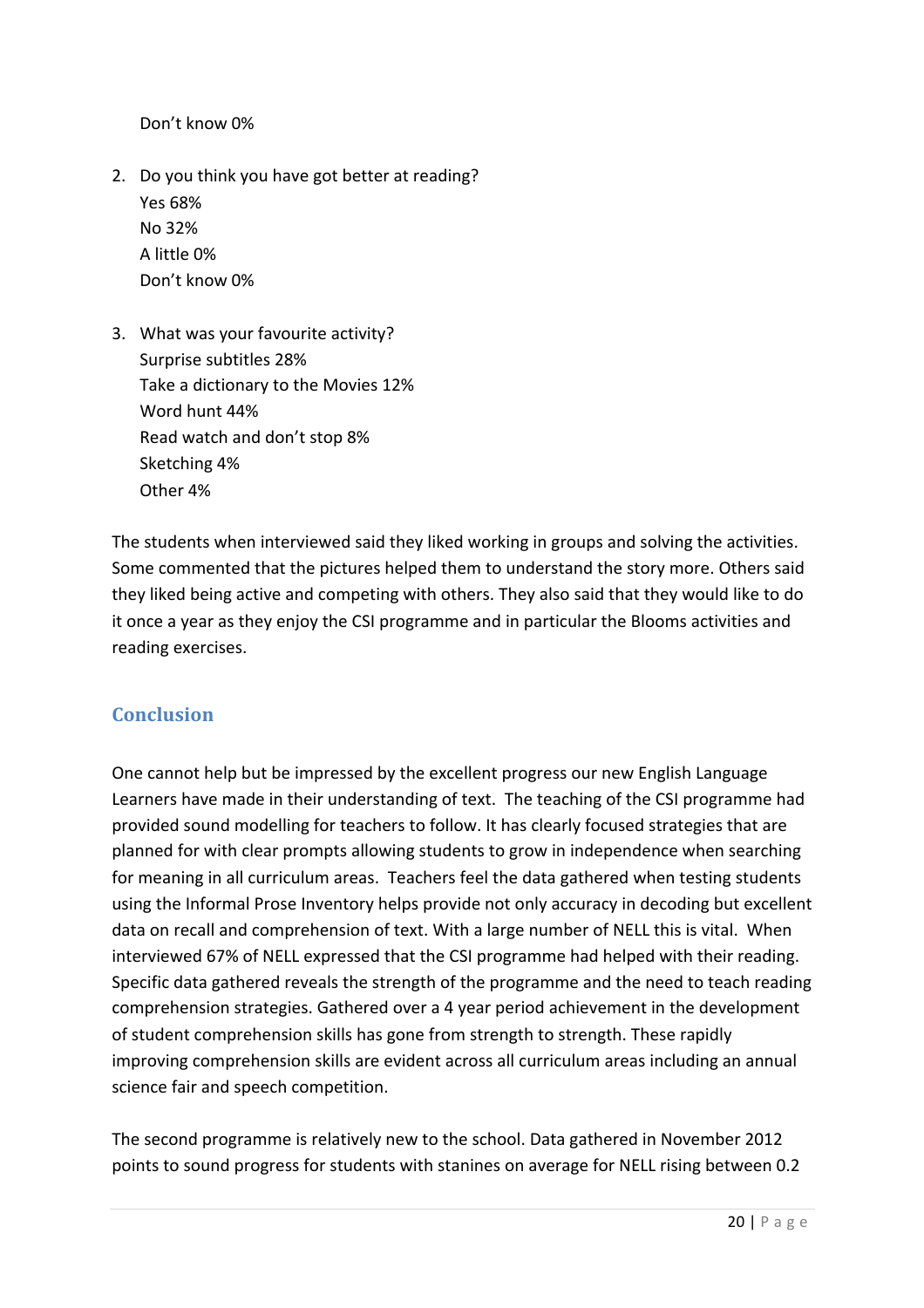of a stanine to 0.6. There is a slight area of concern with the speed of the text for NELL. Interestingly there was good progress in both sentence and paragraph comprehension. The students also commented that they enjoyed the choice of movies used in the AVAILLL programme. When interviewed 68% of NELL said that they felt the programme had helped their reading. As this is a relatively new programme to the school, we do not have the wealth of data gathered over several years as with the CSI programme

The opportunity to learn about and teach these two outstanding programmes has been of great value to all our students. The idea of introducing two programmes was to provide a rich series of well researched reading programmes for all students. In all areas of research sound evidence exists for the need of well structured, planned reading lessons providing opportunities for students to master strategies that unlock the true meaning of text.